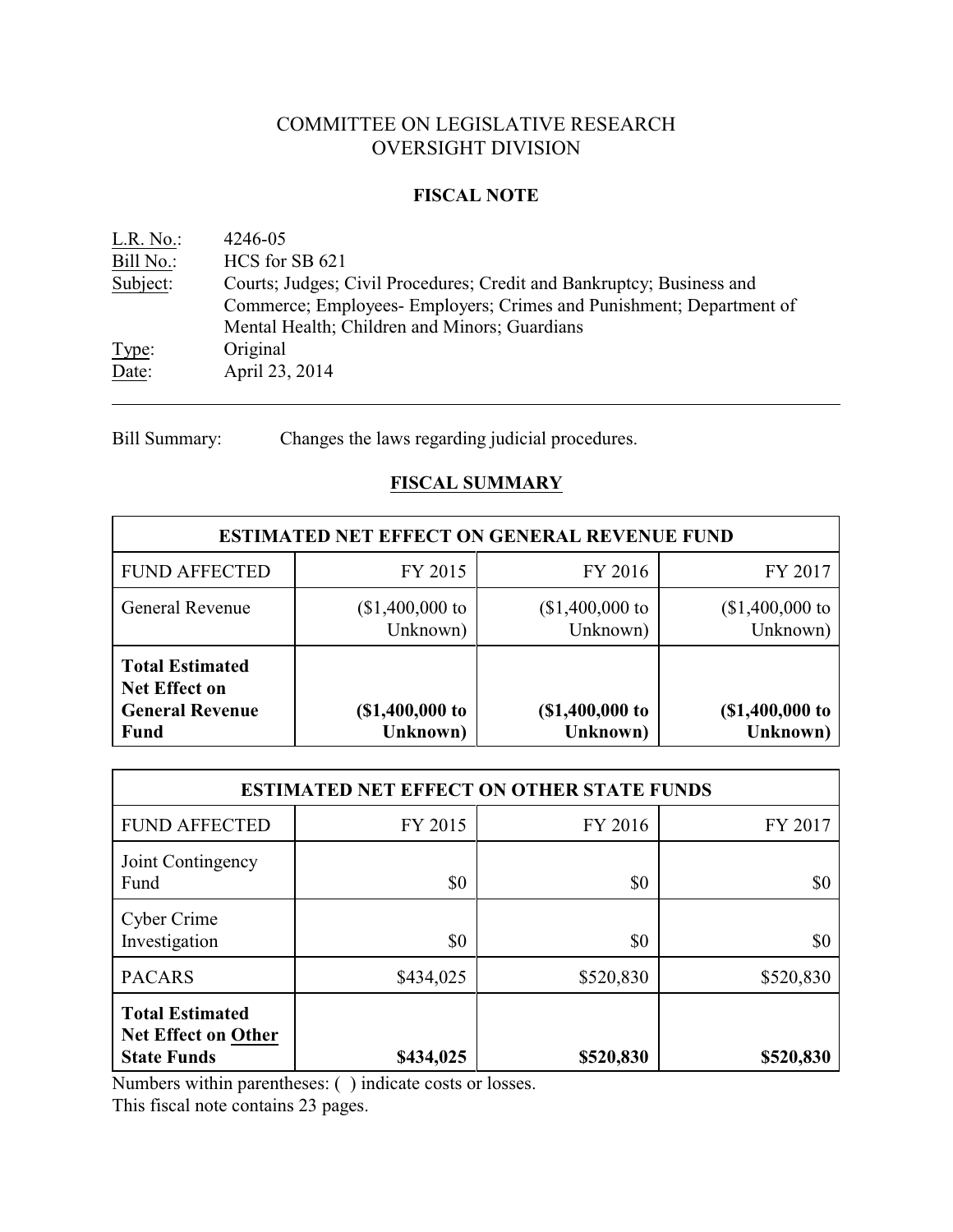L.R. No. 4246-05 Bill No. HCS for SB 621 Page 2 of 23 April 23, 2014

| <b>ESTIMATED NET EFFECT ON FEDERAL FUNDS</b>                               |     |     |  |  |  |  |
|----------------------------------------------------------------------------|-----|-----|--|--|--|--|
| <b>FUND AFFECTED</b><br>FY 2016<br>FY 2015<br>FY 2017                      |     |     |  |  |  |  |
|                                                                            |     |     |  |  |  |  |
|                                                                            |     |     |  |  |  |  |
| <b>Total Estimated</b><br><b>Net Effect on All</b><br><b>Federal Funds</b> | \$0 | \$0 |  |  |  |  |

| <b>ESTIMATED NET EFFECT ON FULL TIME EQUIVALENT (FTE)</b>    |                    |  |  |  |  |  |
|--------------------------------------------------------------|--------------------|--|--|--|--|--|
| <b>FUND AFFECTED</b>                                         | FY 2015<br>FY 2016 |  |  |  |  |  |
|                                                              |                    |  |  |  |  |  |
|                                                              |                    |  |  |  |  |  |
| <b>Total Estimated</b><br><b>Net Effect on</b><br><b>FTE</b> |                    |  |  |  |  |  |

 $\boxtimes$  Estimated Total Net Effect on All funds expected to exceed \$100,000 savings or (cost).

 $\boxtimes$  Estimated Net Effect on General Revenue Fund expected to exceed \$100,000 (cost).

| <b>ESTIMATED NET EFFECT ON LOCAL FUNDS</b> |                          |                          |                          |  |  |  |
|--------------------------------------------|--------------------------|--------------------------|--------------------------|--|--|--|
| FY 2015<br>FY 2016<br><b>FUND AFFECTED</b> |                          |                          |                          |  |  |  |
| <b>Local Government</b>                    | Less than<br>\$3,319,580 | Less than<br>\$3,685,616 | Less than<br>\$3,685,616 |  |  |  |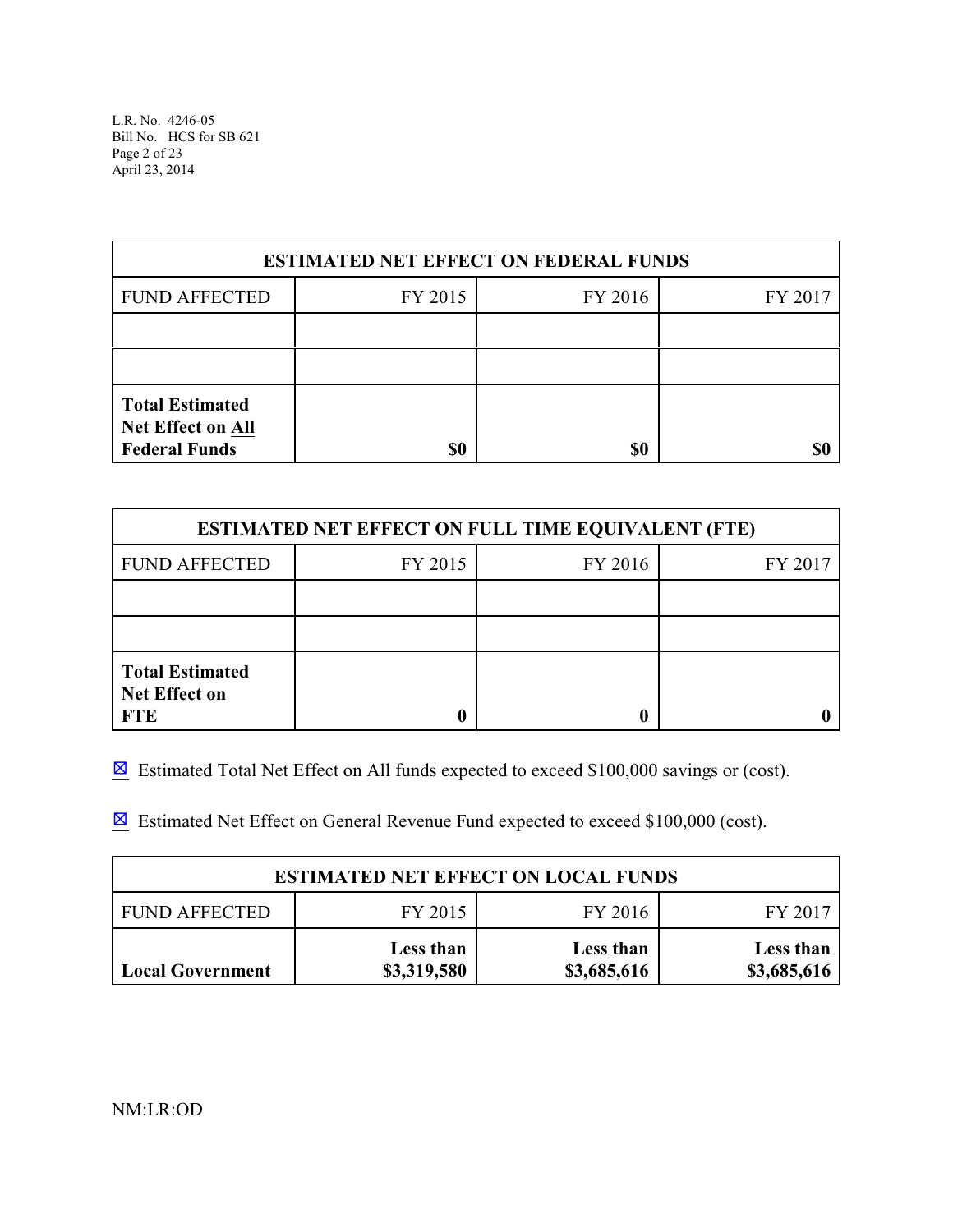L.R. No. 4246-05 Bill No. HCS for SB 621 Page 3 of 23 April 23, 2014

# **FISCAL ANALYSIS**

# ASSUMPTION

### §21.880 - Creates a permanent Joint Committee on Judiciary and Justice

Officials at the **Office of the Attorney General (AGO)** assume the proposal in §21.880 creates a new committee, with the attorney general or his designee to serve on the committee. The AGO currently assumes that the costs of such committee participation could be absorbed with existing resources, but may seek additional appropriations if the time and efforts required by the committee exceed expectations.

The AGO assumes that any potential costs arising from the other provisions of the proposal can be absorbed with existing resources, but may seek additional appropriations if there is a significant increase in referrals or if the proposal results in significant litigation.

Officials at the **Joint Committee on Legislative Research**, the **Department of Economic Development**, the **Department of Revenue**, the **Department of Natural Resources**, the **Department of Social Services** and the **Office of the Governor** each assume no fiscal impact to their respective agencies from this proposal.

The proposal states the committee may "employ such personnel as it deems necessary to carry out the duties imposed by this section." **Oversight** assumes the committee may employ up to 2 FTE to accomplish the duties as directed. Oversight assumes the cost for the FTE, reimbursement of actual and necessary expenses of the committee members, and other expenses could exceed \$100,000 annually.

**Oversight** will reflect a transfer funds from the General Revenue Fund to the Joint Contingency Fund in an amount of "Could exceed \$100,000" annually to cover the expenses of the Joint Committee on Judiciary and Justice. Oversight assumes expenditures will equal funds transferred-in and will net to \$0.

#### §43.675 - Designates the Regional Justice Information Service a Criminal Justice Agency

Officials from the **Office of the State Courts Administrator** state there may be some impact, but there is no way to quantify that currently. Any significant changes will be reflected in future budget requests.

In response to similar legislation (HB 2128), officials from the **Attorney General's Office**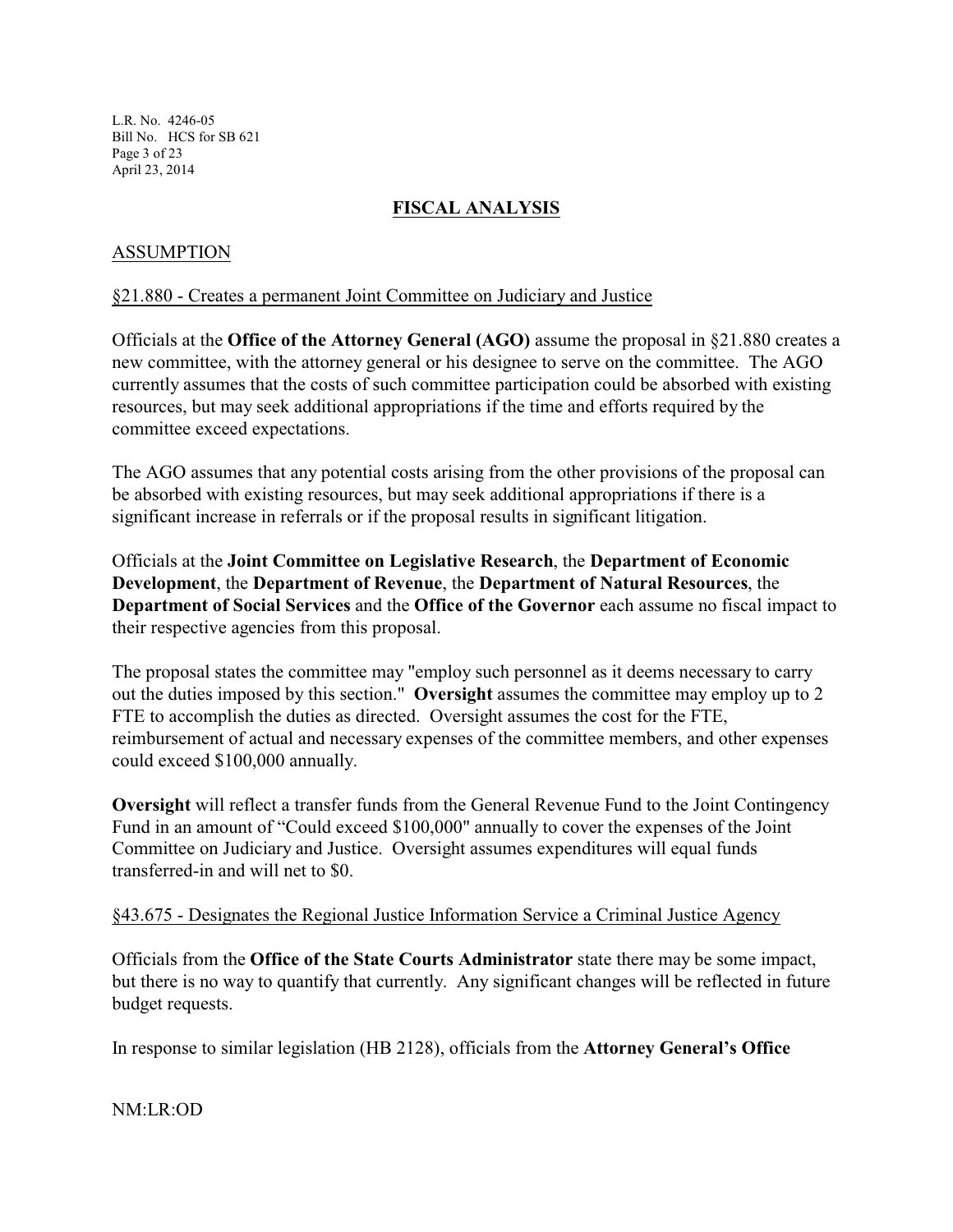L.R. No. 4246-05 Bill No. HCS for SB 621 Page 4 of 23 April 23, 2014

### ASSUMPTION (continued)

assume that any potential costs arising from this proposal could be absorbed with existing resources.

Officials from the **Department of Social Services**, the **Office of Prosecution Services**, the **Department of Corrections**, and the **Department of Public Safety - Missouri Highway Patrol** each assume the proposal would not fiscally impact their respective agencies.

In response to similar legislation (HB 2128), officials at the **Office of the State Public Defender** assume no fiscal impact from this proposal.

Officials from St. Louis City and St. Louis County did not respond to **Oversight's** request for fiscal impact.

### §§56.110, 478.240 & 478.610 - Changes the laws of Judicial Procedures

Officials at the **Office of the State Courts Administrator (CTS)** assume costs due to this proposal would not be in excess of \$100,000.

**Oversight** assumes that any costs from CTS relating to this proposal could be absorbed within their current appropriation level.

In response to similar legislation (HB 1448), officials at the **Office of the Attorney General** assumed that any potential costs arising from this proposal can be absorbed with existing resources.

Officials at the **Department of Social Services** and the **Office of Prosecution Services** each assume no fiscal impact to their respective agencies from this proposal.

In response to similar legislation (HB 1448), officials at the **Office of the State Public Defender** and the **Office of Administration** each assumed no fiscal impact to their respective agencies from this proposal.

# §§56.807 & 488.026 - MO Prosecuting Attorneys and Circuit Attorneys' Retirement System

Officials from the **Office of the State Courts Administrator** state that the above sections of the proposal would allow a \$4 surcharge for the PACARS Fund to be assessed and against persons who pled and paid a fine through the fine collection center.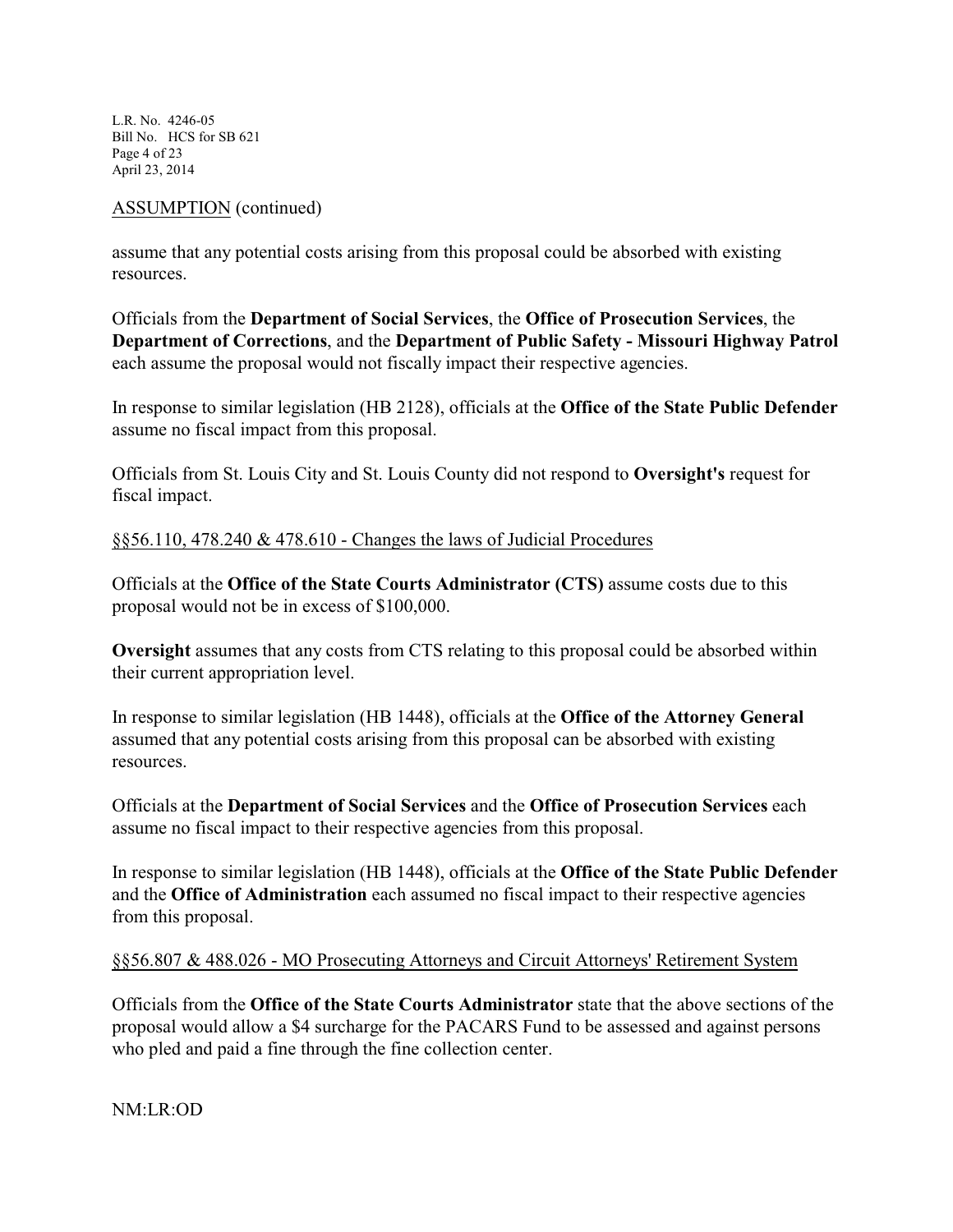L.R. No. 4246-05 Bill No. HCS for SB 621 Page 5 of 23 April 23, 2014

#### ASSUMPTION (continued)

Based on data for the past five years, FY 09 through FY 13, we assume that the average is approximately 130,207 fine collection center cases on which this \$4 surcharge could be applied. We anticipate the revenue from the surcharge would be approximately \$520,830 in any given year.

| FY 09        | 120,507 |
|--------------|---------|
| <b>FY 10</b> | 120,443 |
| <b>FY 11</b> | 127,663 |
| FY 12        | 144,130 |
| FY 13        | 138,325 |
|              |         |
| Total        | 651,038 |
| Average      | 130,207 |

**Oversight** assumes this proposal will modify the county contribution to PACARS. The legislation proposes a variable county contribution tied to the PACARS funded ratio:

| <b>Funded Ratio</b>                       | County Contribution              |  |
|-------------------------------------------|----------------------------------|--|
| 120% and higher                           | No monthly sum transmitted       |  |
| Greater than $110\%$ to less than $120\%$ | Monthly sum reduced by 50%       |  |
| 90% to 110%                               | Standard monthly sum transmitted |  |
| $80\%$ to less than $90\%$                | Monthly sum increased by 50%     |  |
| Less than $80\%$                          | Monthly sum increased by 100%    |  |

The PACARS actuarial value, as of July 1, 2012, which is most recent, was 86%. According to the proposal, the counties will each have an increased contribution of 50%.

According to Section 56.807, RSMo, the current monthly county contributions are as follows:

1st Class: \$646 2nd Class: \$271 3rd Class: \$187 4th Class: \$187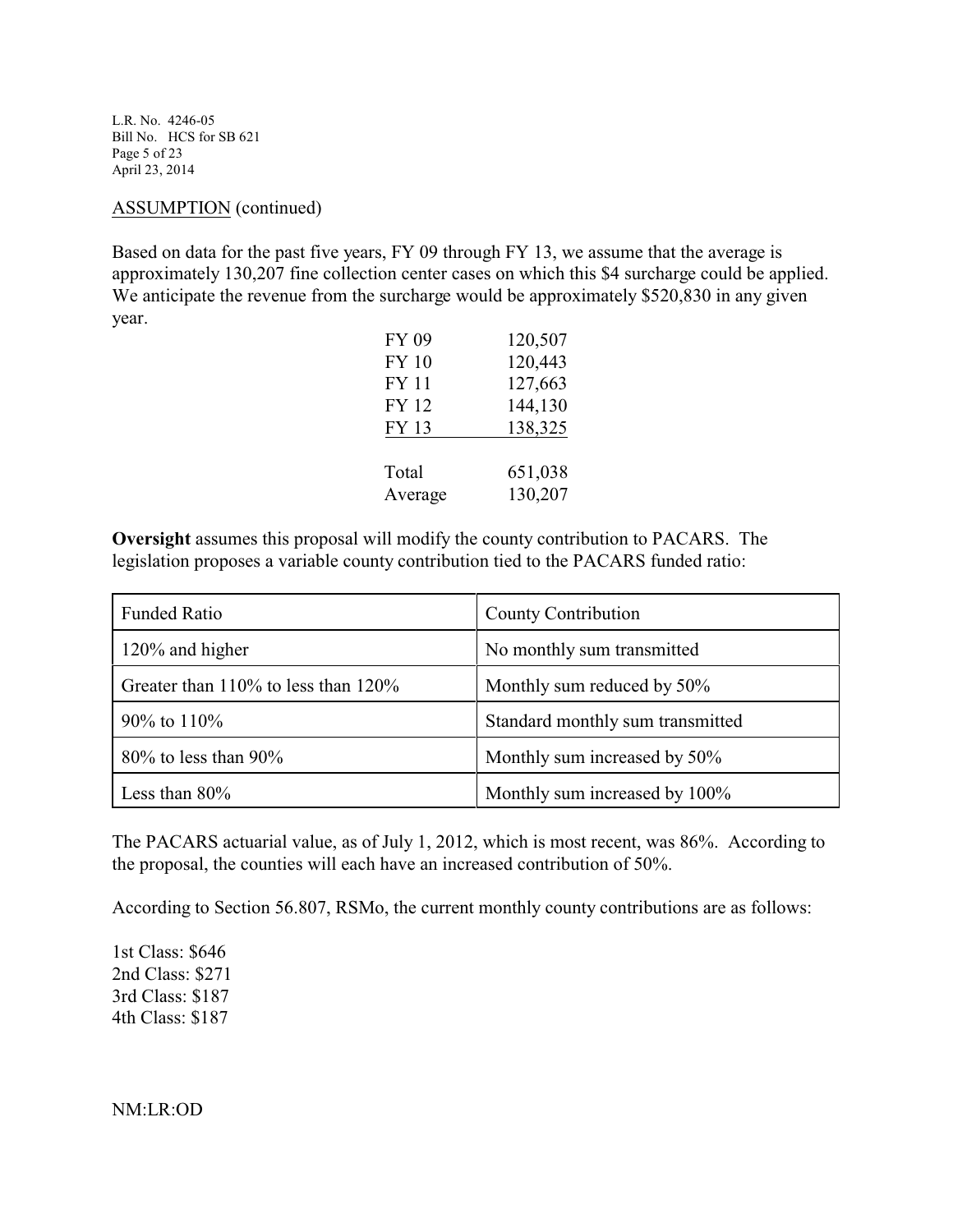L.R. No. 4246-05 Bill No. HCS for SB 621 Page 6 of 23 April 23, 2014

#### ASSUMPTION (continued)

**Oversight** assumes based on current actuarial value this would change their contributions to:

| 1st Class: \$969 | Increase of: \$323 |
|------------------|--------------------|
| 2nd Class: \$407 | Increase of: \$136 |
| 3rd Class: \$281 | Increase of: \$94  |
| 4th Class: \$281 | Increase of: \$94  |

**Oversight** assumes that the increased cost to counties would create a negative fiscal impact on local governments. There are 17 first class counties, 4 second class counties, 89 third class counties, and 4 fourth class counties in Missouri. The increased cost to local governments would be (\$14,777) per month or (\$177,324) annually, if the funded ratio remains between 80% and 90%.

Officials at the **Department of Social Services** assume no fiscal impact from this proposal.

§67.320 - Modifies provisions relating to county courthouses in Jefferson and Franklin Counties

Officials at the **Office of the State Public Defender**, the **Office of the State Courts Administrator** and the **Office of Prosecution Services** each assume no fiscal impact to their respective agencies from this proposal.

Officials at the Jefferson County and Franklin County did not respond to **Oversight's** request for fiscal impact.

### §§408.040, 488.305, 525.040, 525.070, 525.080, 525.230 & 525.310 - Changes the law regarding garnishments

Officials at the **Office of Administration (OA)** assume there is an unknown cost to the state from this proposal with the waiver of sovereign immunity in respect to garnishment of pay. OA currently receives approximately 5,000 writs per year. Currently, all writs are paid to the Cole County Sheriff. If any entity can serve OA by mail, it will complicate the process of garnishing wages and paying vendors.

**Oversight** assumes OA-Accounting is provided with core funding to handle a certain amount of activity each year. Oversight assumes OA-Accounting could absorb the costs related to this proposal. If multiple bills pass which require duties at substantial costs, OA-Accounting could request funding through the appropriation process.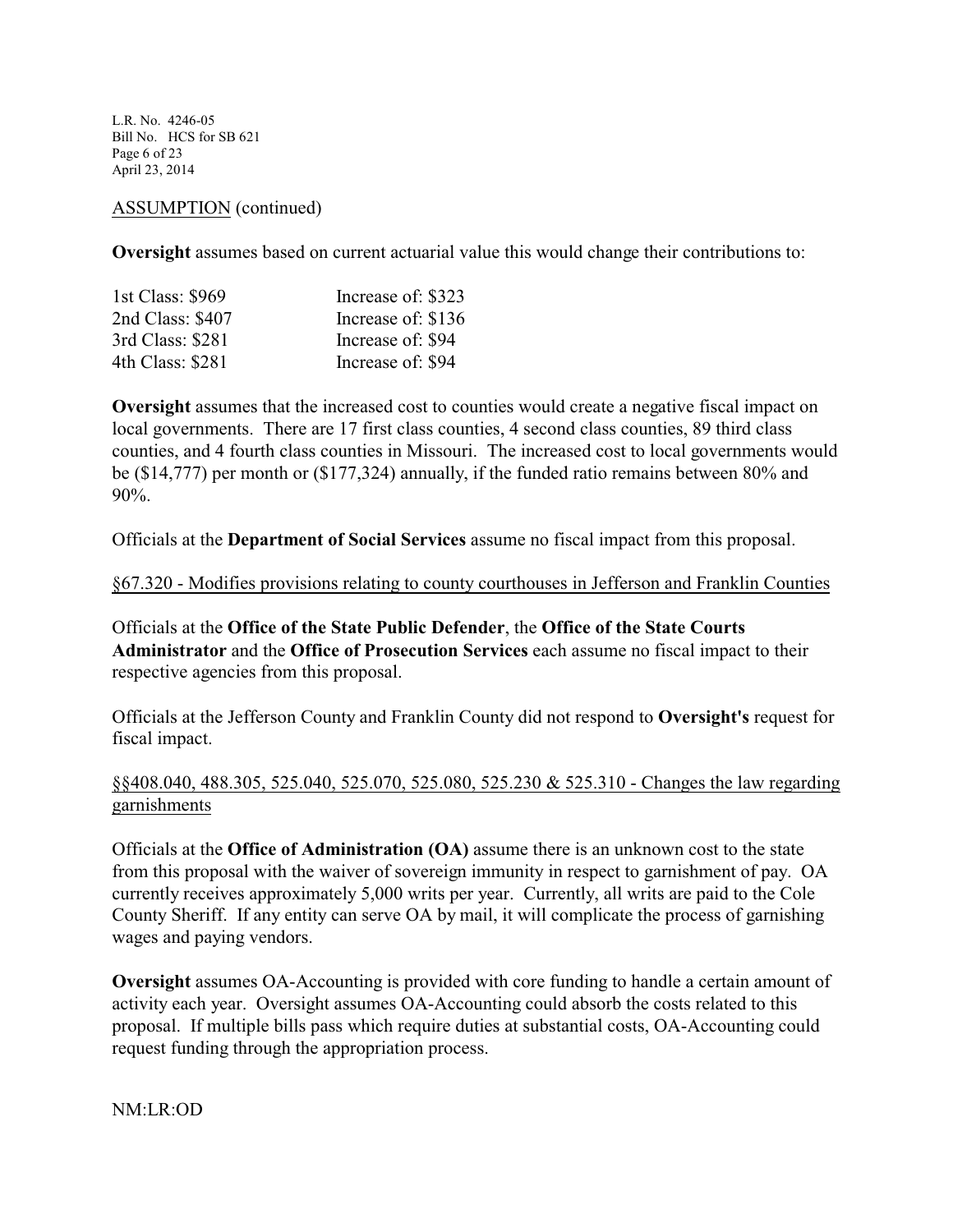L.R. No. 4246-05 Bill No. HCS for SB 621 Page 7 of 23 April 23, 2014

#### ASSUMPTION (continued)

Officials at the **Office of the State Courts Administrator (CTS)** assume the proposed legislation allows circuit court clerks to charge and collect a surcharge of up to \$10 in cases where a garnishment is granted.

Based on data for the past four years, FY09 through FY12, CTS assumes that the average is approximately 237,354 executions and garnishments on which this surcharge could be applied. CTS assumes all circuit courts would collect a \$10.00 surcharge and anticipates the revenue would be approximately \$2,373,540 in any given year.

| 211,043 |
|---------|
| 231,258 |
| 250,212 |
| 256,904 |
|         |
| 949,417 |
| 237,354 |
|         |

**Oversight** assumes all circuit court clerks will collect this fee and will reflect ten months of impact in FY 2015, or \$1,977,950 (\$2,373,540/12 x 10).

Officials at the **University of Missouri System** assume a fiscal impact of the proposed legislation would add approximately \$100,000 over a four-year period in administrative costs by the Curators of the University of Missouri.

**Oversight** assumes this cost can be absorbed by the University System.

Officials at the **City of Columbia** assume an unknown fiscal impact from this proposal. §525.310.1 potentially makes the City responsible for payment of a garnishee's debt for a ministerial error by a City employee.

**Oversight** assumes that fiscal impact due to §525.310.1 would not happen unless a city employee makes an error. If this happens, the city will have to address the situation through the budget process.

Officials at the **Department of Social Services**, the **Office of Prosecution Services**, the **Missouri Department of Transportation**, the **Department of Conservation** and the **Department of Insurance, Financial Institutions and Professional Registration** each assume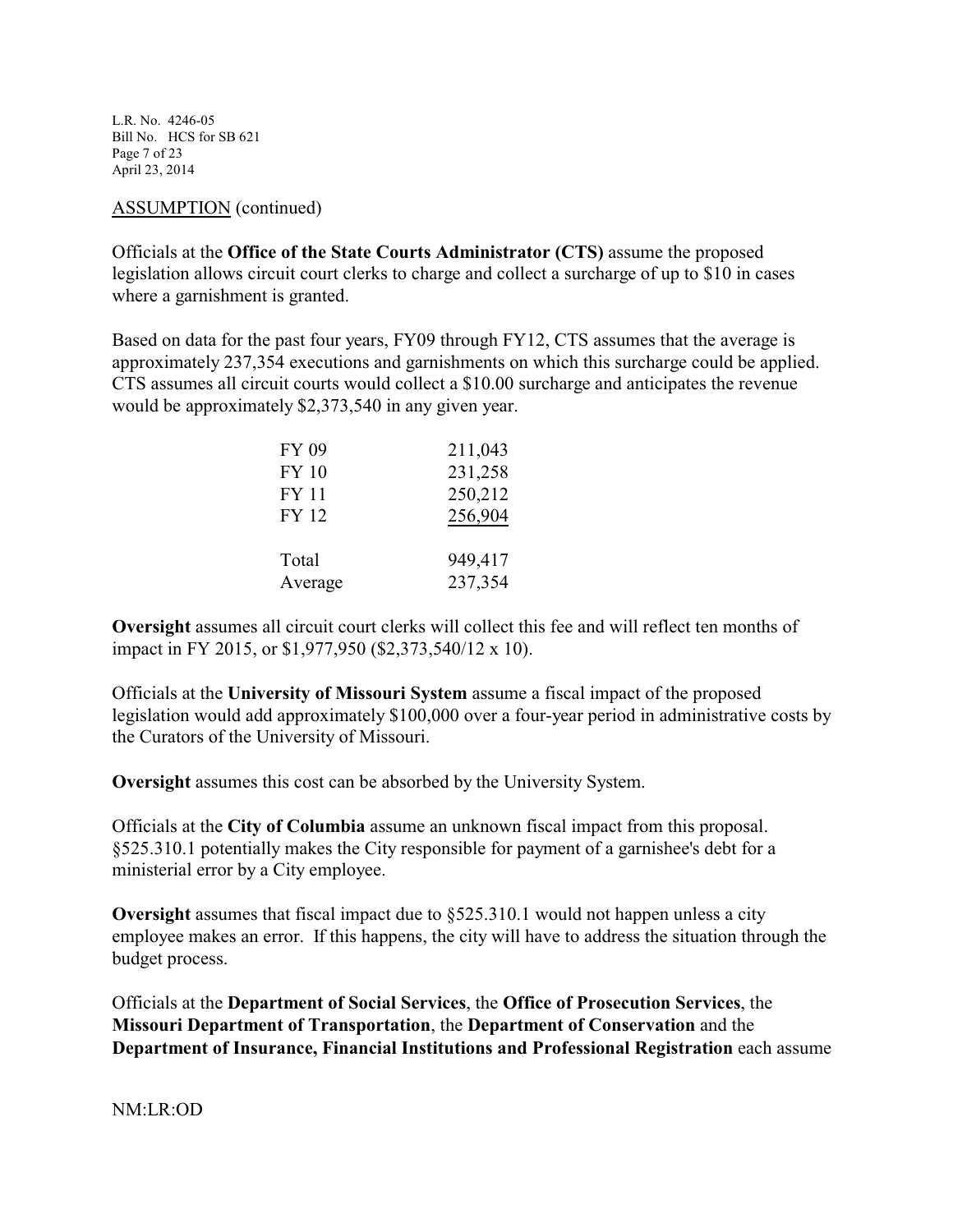L.R. No. 4246-05 Bill No. HCS for SB 621 Page 8 of 23 April 23, 2014

### ASSUMPTION (continued)

no fiscal impact to their respective agencies from this proposal.

In response to similar legislation (HB 1612), official at the **Office of the State Public Defender** assume no fiscal impact from this proposal.

Officials at the **Mississippi County Recorder of Deeds** assume no fiscal impact from this proposal.

In response to similar legislation (HB 1612), officials at the **Cape Girardeau County Recorder of Deeds**, the **City of Jefferson**, the **City of Kansas City** and the **St. Charles County Recorder of Deeds** each assume no fiscal impact to their respective organizations from this proposal.

### §475.072 - Form petition for the appointment of a guardian

In response to similar legislation (HB 1205), officials at the **Office of the State Courts Administrator** assume the development of court forms for statewide use falls under the authority of the State Judicial Records Committee. It is assumed the Missouri Bar would work with the State Judicial Records Committee on the creation and distribution of the new form. The cost of creating the form is unknown but expected to be less than \$100,000.

Officials at the **Department of Social Services Children's Division** and the **Division of Legal Services** each assume no fiscal impact from this proposal.

**Oversight** assumes the Office of the State Courts Administrator could absorb the one-time cost associated with the creation and distribution of the new form.

# §§476.001, 476.320, 476.330 & 476.340 - Administration of the Judicial System

Officials at the **Office of State Courts Administrator (CTS)** assume the proposed legislation modifies various provisions of law relating to the administration of the judicial system. There may be some unknown costs, however, they would not anticipate a fiscal impact in excess of \$100,000 on all statutes other than Section 476.330. Section 476.330 brings the judges together to develop and make recommendations which is required by this statute. This portion of the proposal will result in a cost of \$146,000. Currently, CTS does their meeting annually in the fall. This proposal does not say that the meeting will be held in "odd-numbered years" but that "it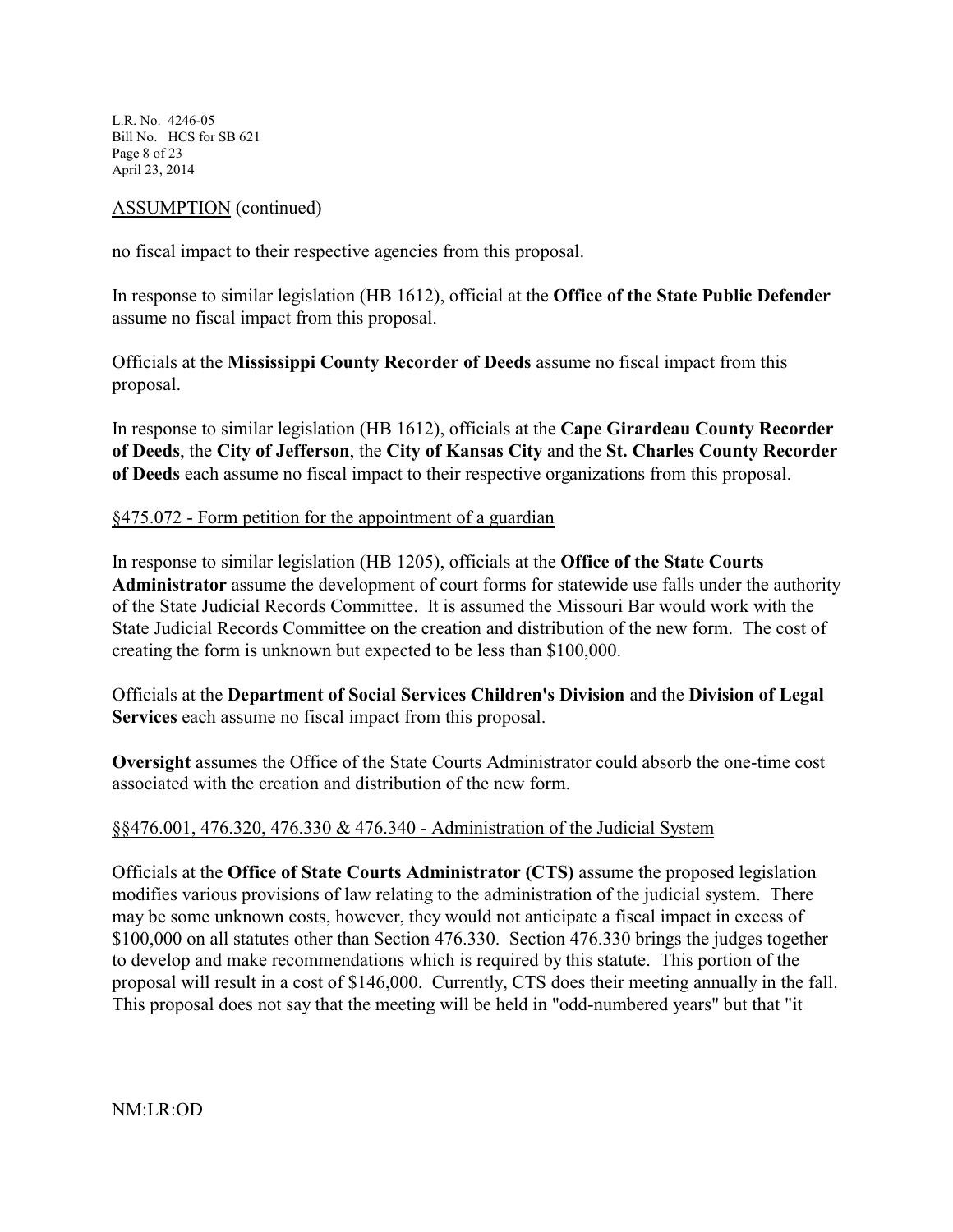L.R. No. 4246-05 Bill No. HCS for SB 621 Page 9 of 23 April 23, 2014

#### ASSUMPTION (continued)

shall be called at least once every odd-numbered year". CTS assumes that the proposal does not mean it will only occur in odd-numbered years but that it can also occur every year. The chart below is additional information of the \$146,000 costs that are associated with the Judicial Conference:

| In State Travel                               | \$90,100  |
|-----------------------------------------------|-----------|
| Supplies                                      | 2,000     |
| Registration Fee for conference (\$250/judge) | 50,000    |
| Printing costs                                | 1,200     |
| <b>Booth Rentals</b>                          | 400       |
| <b>Equipment Rental</b>                       | 800       |
| Miscellaneous                                 | 1,500     |
| <b>Total Costs</b>                            | \$146,000 |

**Oversight** assumes this proposal requires the meeting to be held at least every odd-numbered year, which makes the next meeting in calendar year 2015 and would result in a savings in those years the meeting was not held. Oversight notes the CTS assumes they will continue to have yearly meetings so no savings will be realized. Oversight will show this proposal as having no fiscal impact.

Officials at the **Department of Social Services** assume no fiscal impact from this proposal.

#### §488.2206 - May collect a surcharge in the 31st Judicial Circuit

Officials at the **Office of the State Courts Administrator** assume the proposed legislation provides that a surcharge may be collected in criminal proceedings filed in the Thirty-First Judicial Circuit. During the past five years (2009 to 2013) there was an average of 7,750 cases with guilty outcomes for all criminal cases including violations of any county or municipal ordinance or any violation of a criminal or traffic law. In addition, the Fine Collection Center (FCC) has received a five year average of 3,425 violations disposed by guilty plea. Based on the surcharge of up to \$10 and an average collection rate of 80%, the projected annual increase would be \$89,400. We currently have no way to determine how many guilty outcomes or paid guilty outcomes would occur. The surcharge increase would be an increase of \$89,400 to unknown.

Officials at the **Department of Social Services** assume no fiscal impact from this proposal.

Officials at Greene County did not respond to **Oversight's** request for fiscal impact.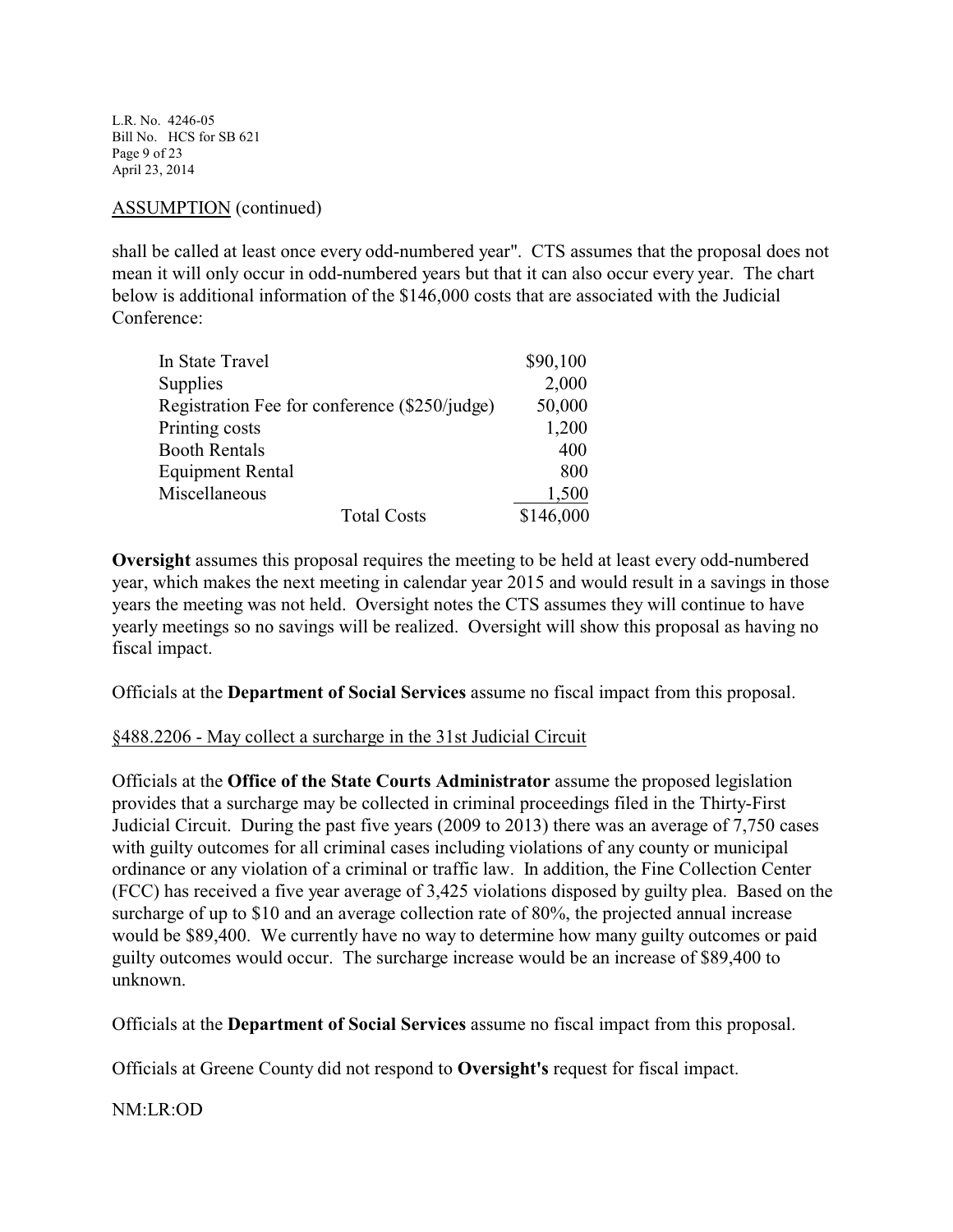L.R. No. 4246-05 Bill No. HCS for SB 621 Page 10 of 23 April 23, 2014

ASSUMPTION (continued)

# §542.375 - Requires a search warrant for a government entity

Officials at the **University of Missouri System** assume a negligible financial impact to the University.

Officials from the **Office of Prosecution Services**, the **Department of Social Services** and the **Department of Public Safety - Missouri Highway Patrol** each assume the proposal would not fiscally impact their respective agencies.

In response to similar legislation (HB 1388), officials at **Office of the State Public Defender** assume no fiscal impact from this proposal.

Officials from the **Office of the State Courts Administrator (CTS)** state the proposal is not anticipated to cause a fiscal impact in excess of \$100,000.

**Oversight** assumes CTS could implement the proposal with existing resources.

**Oversight** assumes the proposal would not have a direct fiscal impact.

# §§632.480, 632.483 & 632.484 - Sexually violent offense conviction in another state

Officials from the **Office of the State Courts Administrator** assume the proposal would not fiscally impact the courts.

In response to similar legislation (HB 1231), officials from the **Attorney General's Office (AGO)** assume that any potential costs arising from this proposal could be absorbed with existing resources. AGO may seek additional appropriations if there is a significant increase in referrals or if the proposal results in significant litigation.

Officials from the **Department of Mental Health** state to the extent that referrals for sexually violent predator (SVP) in Missouri as a result of convictions in other states is increased, the fiscal impact will increase. The fiscal impact is unknown.

Officials from the **Department of Corrections (DOC)** state currently, they cannot predict the number of new commitments or extended incarcerations which may result from the expansion of a sexually violent predator as outlined in this proposal. An increase in commitments depends on the utilization by prosecutors and the actual sentences imposed by the court.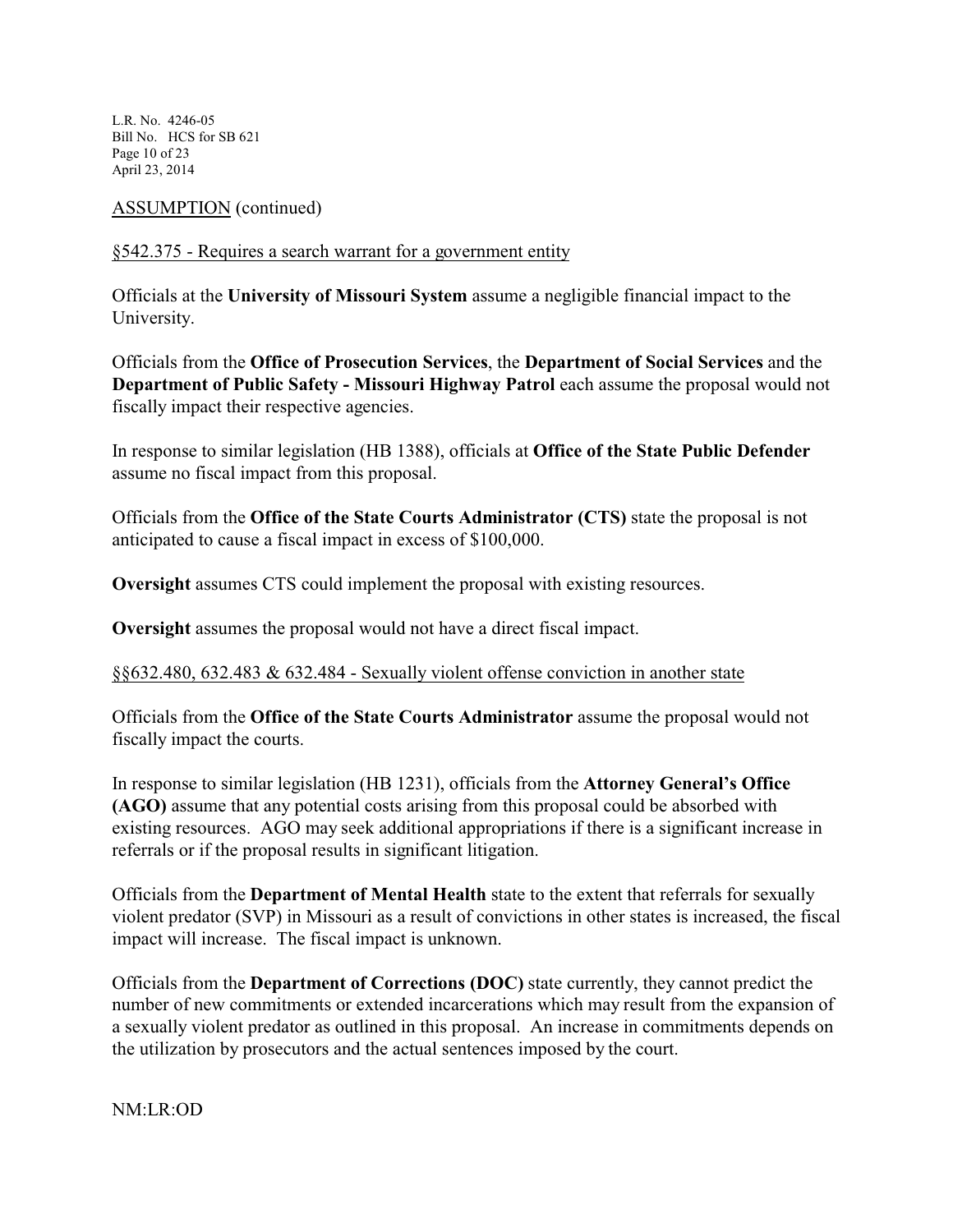L.R. No. 4246-05 Bill No. HCS for SB 621 Page 11 of 23 April 23, 2014

### ASSUMPTION (continued)

If additional persons are sentenced to the custody of the DOC due to the provisions of this legislation, the DOC will incur a corresponding increase in direct offender cost either through incarceration (FY12 average of \$17.059 per offender, per day, or an annual cost of \$6,227 per inmate) or through supervision provided by the Board of Probation and Parole (FY12 average of \$4.960 per offender, per day, or an annual cost of \$1,810 per offender).

In summary, supervision by the DOC through probation or incarceration would result in additional costs to the department and the exact fiscal impact is unknown.

In response to similar legislation (HB 1741), officials from the **Office of the State Public Defender (SPD)** state clients charged as sexually violent offenders are extremely expensive to defend. The average cost of each SVP case opened by the SPD was approximately \$20,000. If just 5 additional SVP cases were assigned to the SPD, the resulting cost would be \$100,000 per year.

Officials from the **Department of Social Services** and the **Office of Prosecution Services** each assume no fiscal impact to their respective agencies from this proposal.

# §650.120 - Internet Cyber Crime

Officials at the **Department of Public Safety's Missouri Highway Patrol** and the **Office of Prosecution Services** each assume no fiscal impact to their respective agencies from this proposal.

Officials at the **Department of Social Services** assume no fiscal impact from this proposal. Since one legislature cannot bind a future legislature to a particular budget item, deleting the requirement that the General Assembly appropriate a specific sum of money to the Cyber Crime Investigation Fund in future fiscal years has no real effect. According to STAT, the Department of Public Safety has never received more than \$1.5 million, which is the same amount proposed in the current budget. In FY 2014, STAT received \$76,420 under the Cyber Crime Investigation Fund Grant. STAT considers these funds to be above and beyond STAT's normal budget. Therefore, there is no fiscal impact to STAT.

In response to similar legislation (HB 1448), officials from the **Columbia Police Department** and the Cole County Sheriff's Department assumed the proposal would not fiscally impact their agency.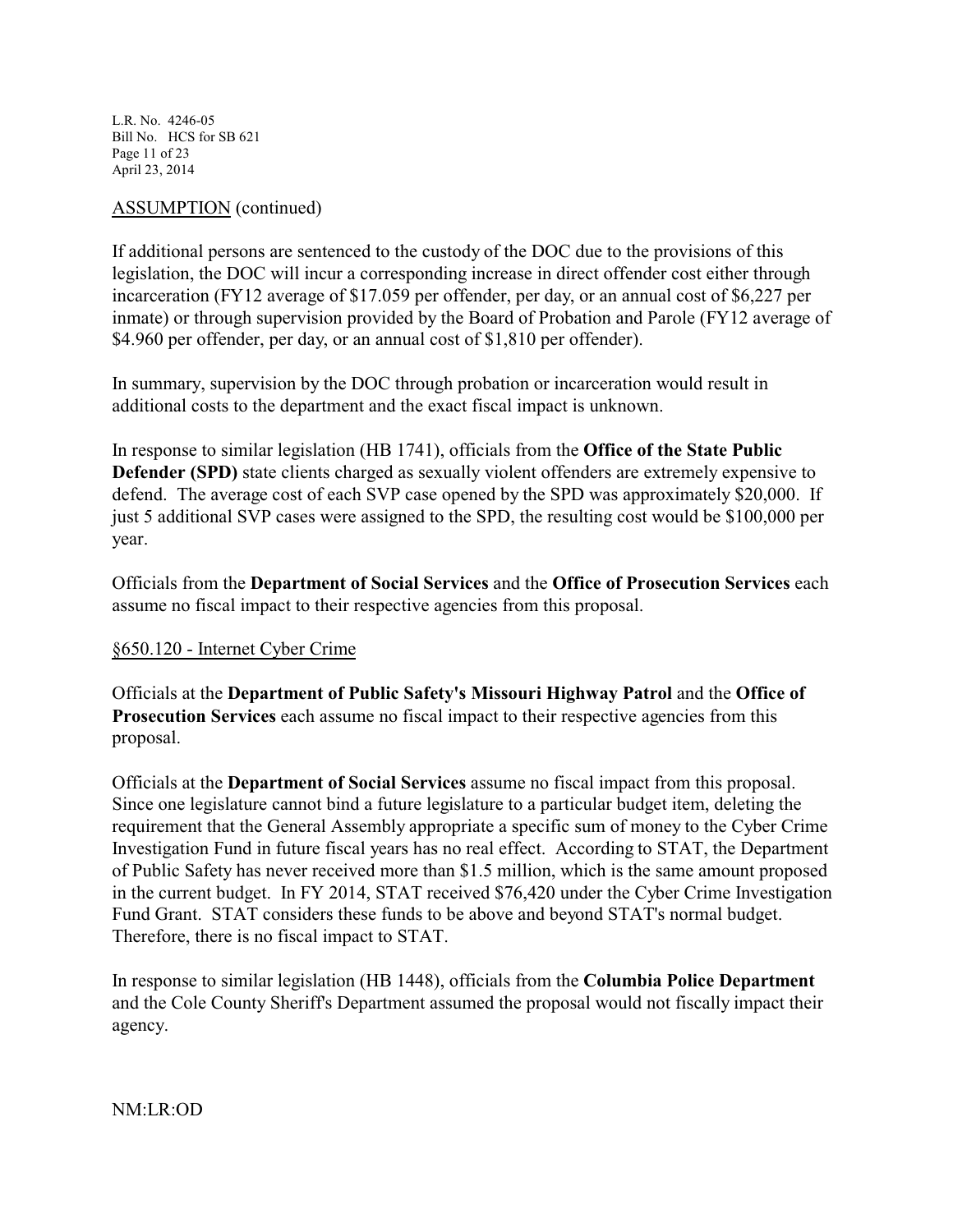L.R. No. 4246-05 Bill No. HCS for SB 621 Page 12 of 23 April 23, 2014

### ASSUMPTION (continued)

In response to similar bill from 2013 (HB 299), officials from the **Springfield Police Department** stated the proposal would result in savings of roughly \$39,000 to their agency for proceeds spent on overtime, training, license renewals, covert internet service and internet aircard.

In response to a similar proposal from 2012 (HB 1750), officials from the **Boone County Sheriff's Office** stated they currently receive funding for two detectives, equipment, training and overtime for their Cyber Crimes Unit. 2011's grant provided \$173,300. 2012's grant totals \$153,305 in funding. With these grants, the Sheriff's Office does not then have to come from the department's general budget. It is not known whether Boone County would be able to cover the loss of these funds to continue to employ two of the Cyber Crimes Unit detectives and/or keep the unit operational.

**Oversight** completed a sunset review of the program in 2011. Below is information Oversight compiled during that sunset review:

Beginning with fiscal year 2010 and each subsequent year, the General Assembly was to appropriate three million dollars to the Cyber Crime Investigation Fund to fund the program; however, this appropriation is removed in this bill. The Department of Public Safety administers the fund.

State funding of the Internet Cyber Crime Grant (ICCG) program began in Fiscal Year 2007 and lasted for three years. The program was funded through the state's General Revenue Fund and expenditures in the program for those three years were:

- 1. \$ 184,558 in FY 2007 (2007 ICCG);
- 2. \$1,025,285 in FY 2008 (2008 ICCG); and
- 3. \$1,357,748 in FY 2009 (2009 ICCG).

In 2009, the American Recovery and Reinvestment Act (ARRA), commonly known as the federal stimulus program, was signed into law which provided additional funding to the Edward Byrne Memorial Justice Assistance Grant (JAG) for state and local law enforcement agencies. In 2010, DPS stopped funding the ICCG program and started a very similar program funded with federal stimulus funds and named the new program the Multi-Jurisdictional Cyber Crime Grant Program (MJCCG) to distinguish it from the ICCG.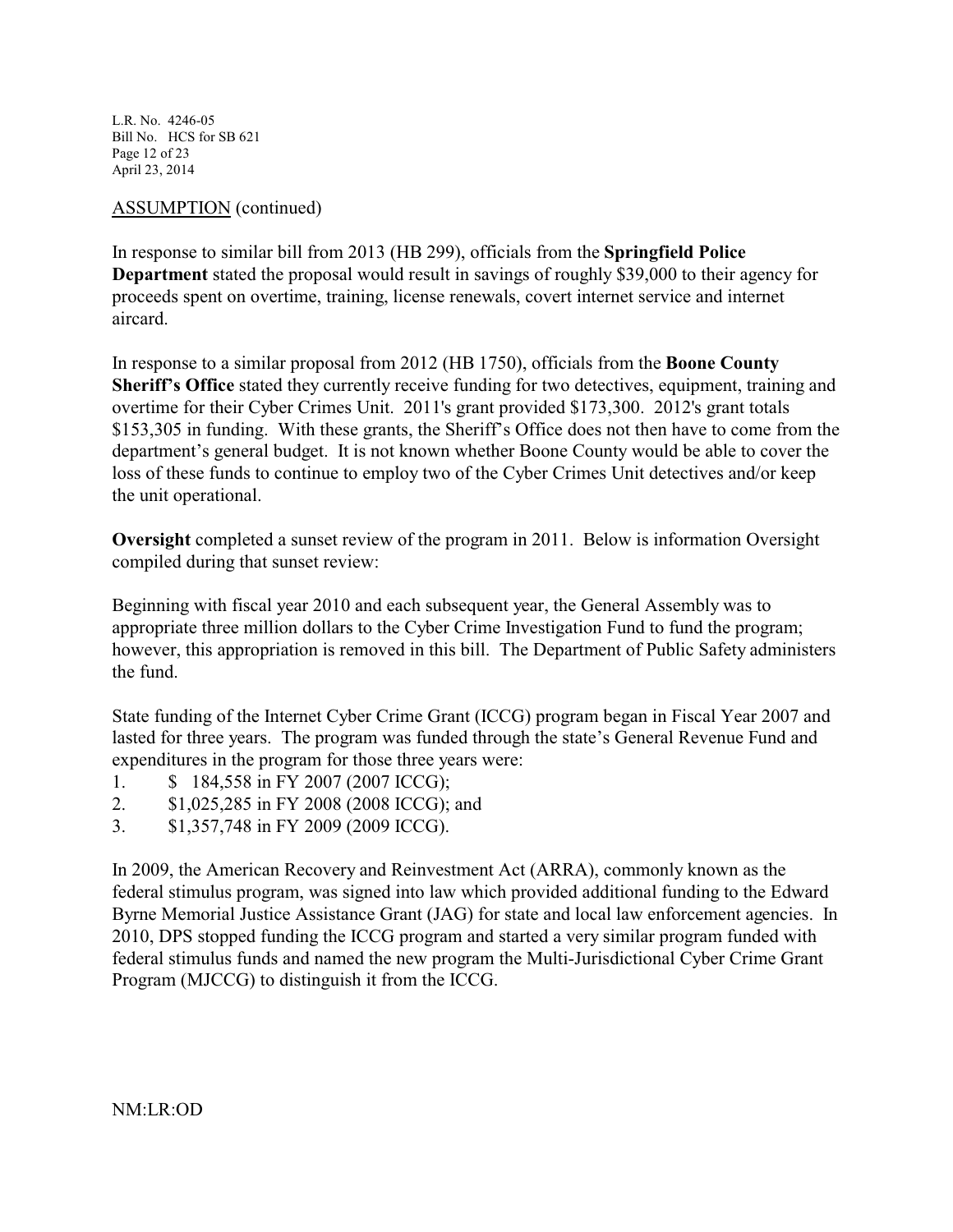L.R. No. 4246-05 Bill No. HCS for SB 621 Page 13 of 23 April 23, 2014

ASSUMPTION (continued)

For the past five years, all Missouri cyber crime grants have been awarded under the MJCCG program. Federal funding of the MJCCG began in State Fiscal Year 2010 and lasted into FY 2014. Expenditures/awards in the program for those years are:

- 4. \$1,407,009 of expenditures in FY 2010 (2009 MJCCG);<br>5. \$1,419,768 of awards in FY 2011 (2010 MJCCG): and
- 5. \$1,419,768 of awards in FY 2011 (2010 MJCCG); and
- 6. \$1,516,699 of awards in FY 2012 (2011 MJCCG).

| Program<br>Year | Program      | <b>Contract Period</b> | <b>Grantees</b> | Award       | <b>Funding</b><br><b>Source</b> |
|-----------------|--------------|------------------------|-----------------|-------------|---------------------------------|
| 2007            | <b>ICCG</b>  | $7/1/06 - 6/30/07$     | 11              | \$242,388   | General<br>Revenue              |
| 2008            | <b>ICCG</b>  | $7/1/07 - 5/31/08$     | 15              | \$1,208,527 | General<br>Revenue              |
| 2009            | <b>ICCG</b>  | $6/1/08 - 5/31/09$     | 15              | \$1,455,398 | General<br>Revenue              |
| 2009            | <b>MJCCG</b> | $6/1/09 - 6/30/10$     | 13              | \$1,499,597 | ARRA                            |
| 2010            | <b>MJCCG</b> | $7/1/10 - 6/30/11$     | 14              | \$1,419,768 | ARRA                            |
| 2011            | <b>MJCCG</b> | $7/1/11 - 6/30/12$     | 14              | \$1,516,699 | ARRA                            |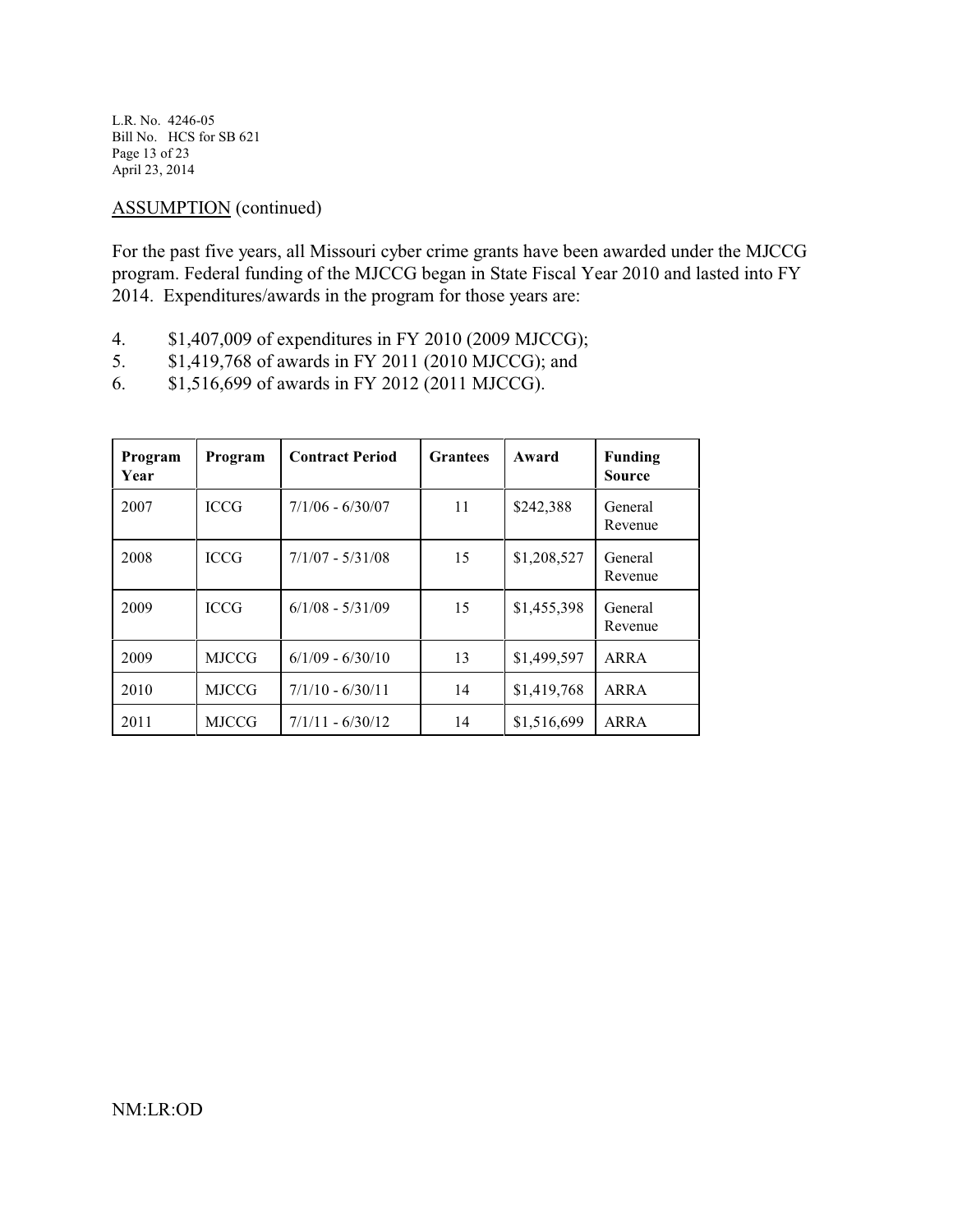L.R. No. 4246-05 Bill No. HCS for SB 621 Page 14 of 23 April 23, 2014

# ASSUMPTION (continued)

This table shows the various task forces throughout the state that received funding in a recent fiscal year (FY 2011) through the federal program (MJCCG).

|                  | <b>Task Force</b>                                  | Project Title                                                                    | Requested<br>Funding | Award       |
|------------------|----------------------------------------------------|----------------------------------------------------------------------------------|----------------------|-------------|
| $\mathbf{1}$     | Boone County, Cyber Task<br>Force                  | Boone County Sheriff's Department Cyber<br>Crimes Task Force                     | \$204,378            | \$152,305   |
| $\overline{2}$   | Clayton, RCCEEG                                    | Regional Computer Crime Education &<br><b>Enforcement Group</b>                  | \$139,655            | \$138,802   |
| 3                | Dent County, Cyber Task<br>Force                   | South Central Missouri Computer Crime Task<br>Force                              | \$44,186             | \$44,186    |
| 4                | Independence, Cyber Unit                           | Northeastern Jackson County Cyber Crimes<br>Working Group Against Internet Crime | \$138,851            | \$121,092   |
| 5                | Joplin, Cyber Task Force                           | Southwestern Missouri Cyber Crime Task<br>Force                                  | \$177,586            | \$177,182   |
| 6                | Kirksville, Cyber Task Force                       | Kirksville Regional Computer Crimes Unit                                         | \$59,742             | \$59,742    |
| $\overline{7}$   | Missouri Department of<br>Social Services, STAT    | Operation Cyber-Safe                                                             | \$97,362             | \$84,512    |
| 8                | Missouri State Highway<br>Patrol, Cyber Crime Unit | Computer Forensic Unit                                                           | \$42,057             | \$31,989    |
| $\boldsymbol{9}$ | Platte County, PCMEG                               | Western Missouri Cyber Crimes Task Force                                         | \$423,006            | \$202,677   |
| 10               | Poplar Bluff, SEMO Cyber<br>Unit                   | SEMO Cyber Crimes Task Force                                                     | \$129,215            | \$105,206   |
| 11               | Springfield, Cyber Crime<br><b>Task Force</b>      | 2012 Internet Cyber Crime Initiative                                             | \$237,582            | \$73,748    |
| 12               | St Charles County, Cyber<br><b>Task Force</b>      | St. Charles County Internet Crimes Against<br>Children                           | \$191,584            | \$190,864   |
| 13               | St. Louis County, Cyber<br><b>Task Force</b>       | 2011 MJCCG - Special Investigations<br>Personnel Upgrade                         | \$181,622            | \$63,746    |
| 14               | Stone County, Tri-Lakes<br>Cyber Task Force        | Tri-Lakes Regional Internet Crimes Task<br>Force                                 | \$93,490             | \$70,646    |
|                  | <b>Total Funding</b>                               |                                                                                  | \$2,160,318          | \$1,516,698 |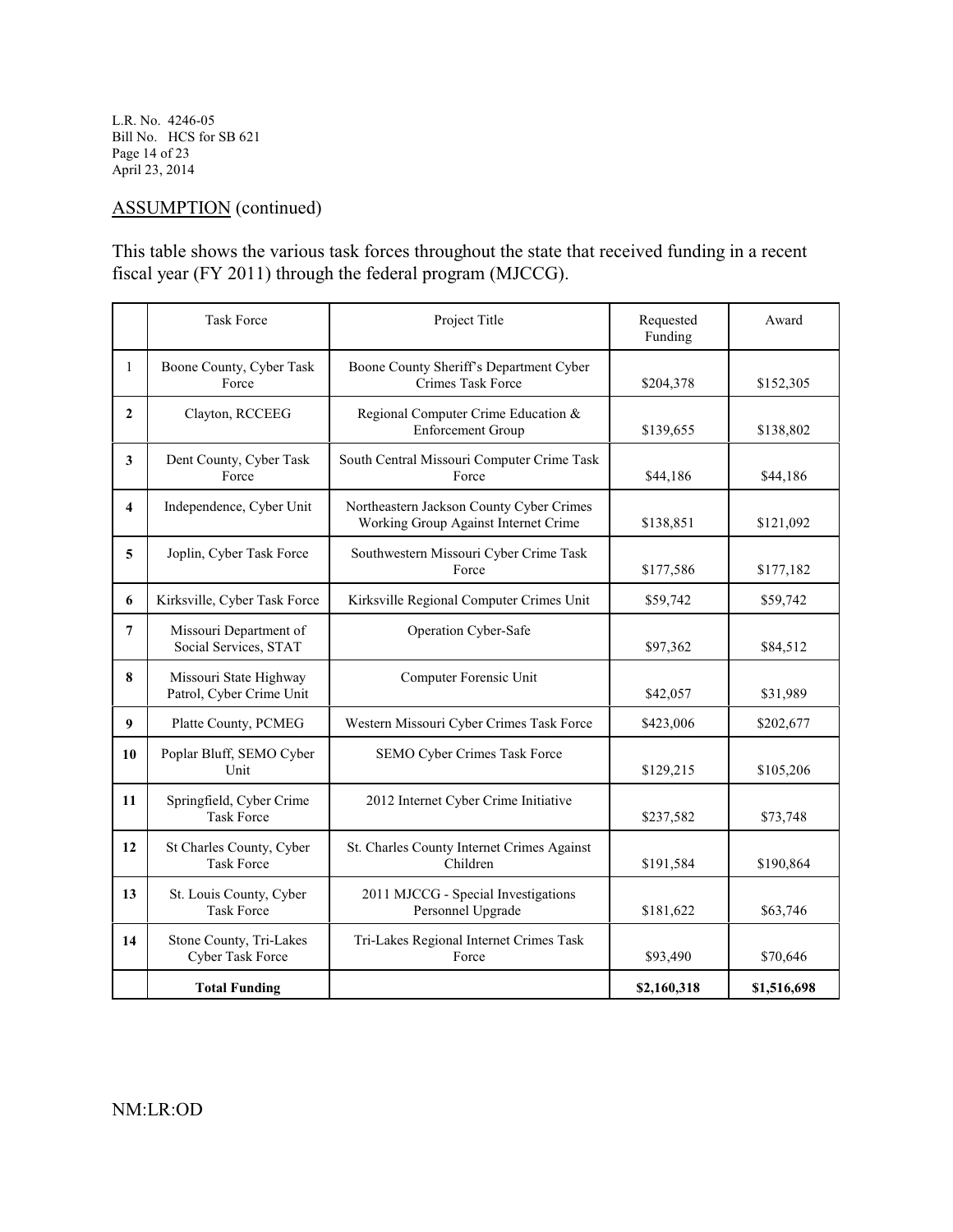L.R. No. 4246-05 Bill No. HCS for SB 621 Page 15 of 23 April 23, 2014

#### ASSUMPTION (continued)

**Oversight** assumes the federal stimulus funding for this program is exhausted. Therefore, Oversight will assume an annual cost to the General Revenue Fund to continue this program in FY 2015 and beyond. The Department of Public Safety is allowed to retain up to three percent of the funding for administrative expenses.

This proposal removes the sunset provision and extends the expiration date to 2024. It also removes the \$3 million appropriation from the section. Therefore, Oversight will assume an annual appropriation of roughly \$1.4 million (average of Fiscal Years 2008 - 2011) will be used to fund this program.

Two state agencies (Missouri Highway Patrol and the Department of Social Services) have previously received funding through this program. Therefore, Oversight will show potentially not all of the appropriation being distributed to local political subdivisions (some of the money could be granted to state agencies that work in this field and Department of Public Safety - Director's Office could retain a percentage for administrative expenses).

Officials from the Buchanan County Sheriff's Department and the St. Louis County Department of Justice did not respond to **Oversight's** request for fiscal impact.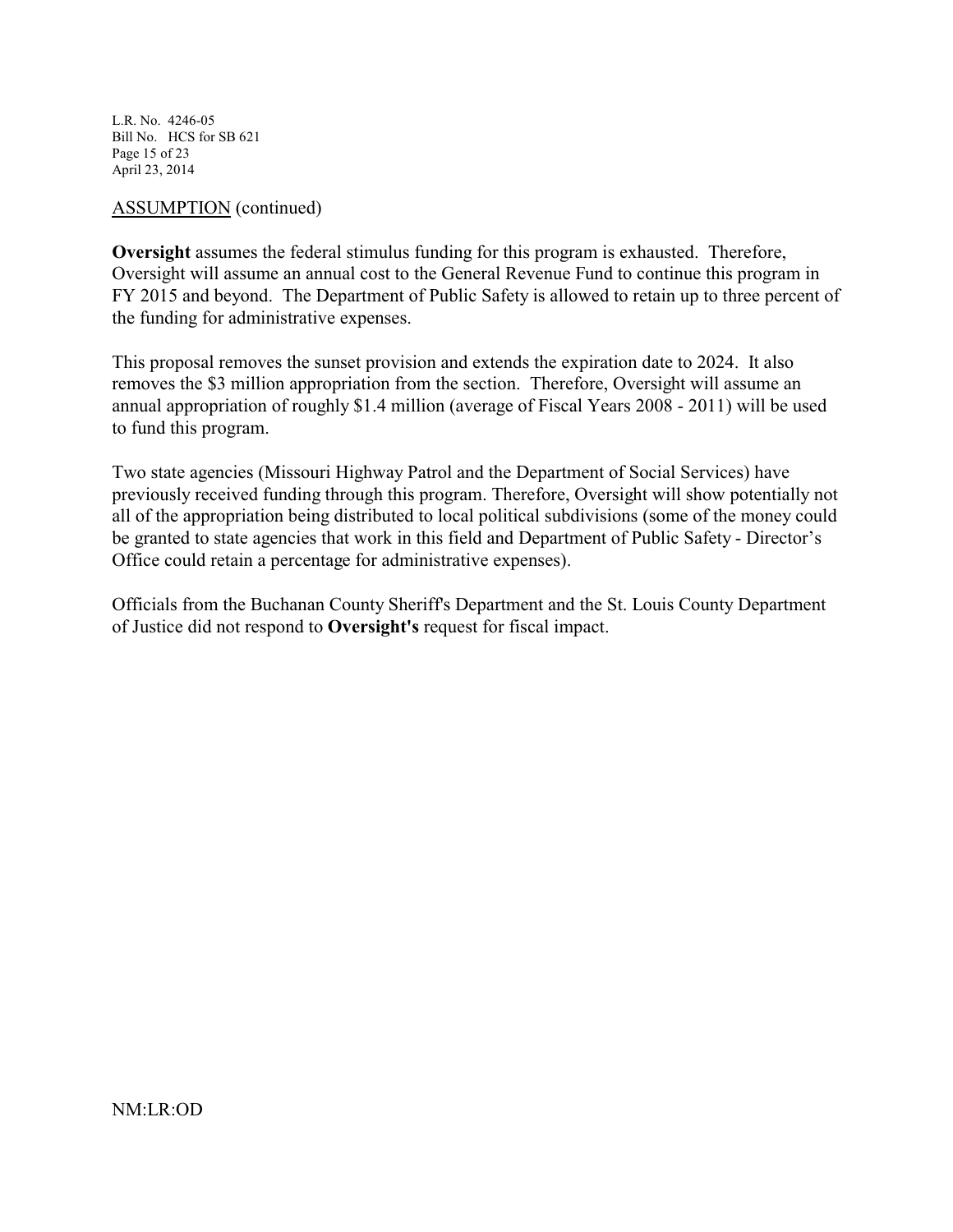L.R. No. 4246-05 Bill No. HCS for SB 621 Page 16 of 23 April 23, 2014

| <b>ESTIMATED NET EFFECT ON</b><br><b>GENERAL REVENUE</b>                                                                                                           | (\$1,400,000 to<br>Unknown)   | (\$1,400,000 to<br>Unknown) | (\$1,400,000 to<br><b>Unknown</b> ) |
|--------------------------------------------------------------------------------------------------------------------------------------------------------------------|-------------------------------|-----------------------------|-------------------------------------|
| Costs - Office of the State Public<br>Defender - potential for increased SVP-<br>defense cases (§§632.480, 632.483,<br>632.484)                                    | (Could exceed<br>\$100,000    | (Could exceed<br>\$100,000  | (Could exceed)<br>\$100,000         |
| Costs - Department of Corrections<br>potential additional incarceration<br>expense for additional SVP referrals<br>$(\S\S 632.480, 632.483, 632.484)$              | (Unknown)                     | (Unknown)                   | (Unknown)                           |
| <b>Costs - Department of Mental Health</b><br>potential treatment of additional SVP<br>cases because of additional referrals<br>$(\S\S 632.480, 632.483, 632.484)$ | (Could exceed<br>\$100,000    | (Could exceed<br>\$100,000  | (Could exceed<br>\$100,000          |
| Transfer Out - to the Cyber Crime<br>Investigation Fund - to continue the<br>Internet Cyber Crime Grant Program<br>$(\$650.120)$                                   | (\$1,400,000)                 | (\$1,400,000)               | (\$1,400,000)                       |
| Transfer Out - to Joint Contingency Fund<br>$(\S21.880)$ - for expenses associated with<br>Joint Committee on Judiciary and Justice                                | (More than<br>\$100,000       | (More than<br>\$100,000     | (More than<br>\$100,000             |
| <b>GENERAL REVENUE FUND</b>                                                                                                                                        |                               |                             |                                     |
| FISCAL IMPACT - State Government                                                                                                                                   | FY 2015<br>$(10 \text{ Mo.})$ | FY 2016                     | FY 2017                             |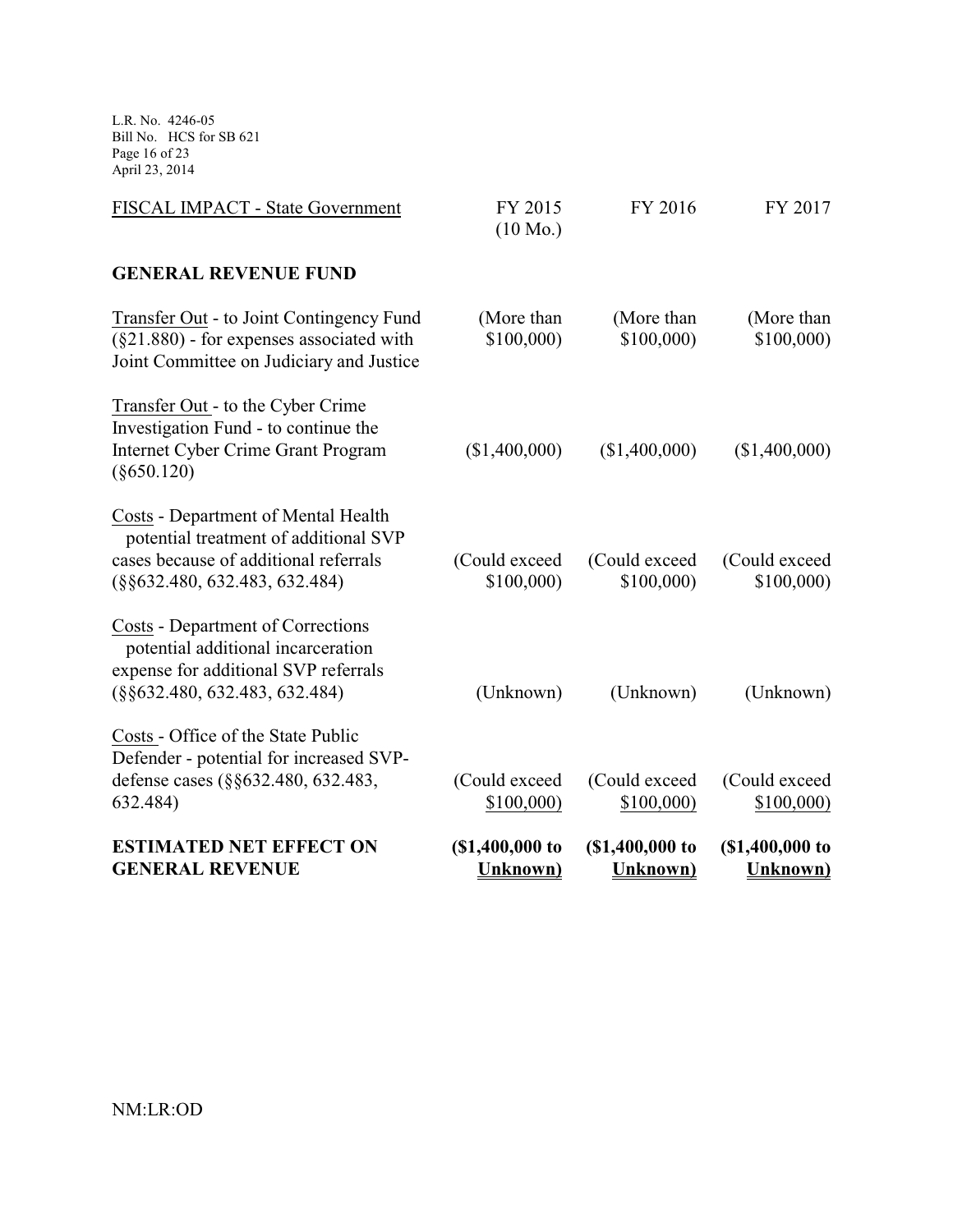L.R. No. 4246-05 Bill No. HCS for SB 621 Page 17 of 23 April 23, 2014

# **JOINT CONTINGENCY FUND**

| Transfer-in from General Revenue Fund                                               |                           |                                                          |                           |
|-------------------------------------------------------------------------------------|---------------------------|----------------------------------------------------------|---------------------------|
| Transfer-in to cover expenses of the<br>Joint Committee on Judiciary and Justice    | Could exceed<br>\$100,000 | Could exceed<br>\$100,000                                | Could exceed<br>\$100,000 |
| $(\$21.880)$                                                                        |                           |                                                          |                           |
| Costs - Expenses of Joint Committee on                                              | (Could exceed             | (Could exceed                                            | (Could exceed             |
| Judiciary and Justice (§21.880)                                                     | \$100,000)                | \$100,000)                                               | \$100,000                 |
| <b>ESTIMATED NET EFFECT ON THE</b>                                                  |                           |                                                          |                           |
| <b>JOINT CONTINGENCY FUND</b>                                                       | <u>\$0</u>                | <u>\$0</u>                                               | <u>\$0</u>                |
| <b>CYBER CRIME INVESTIGATION</b>                                                    |                           |                                                          |                           |
| Transfer In - from the General Revenue                                              |                           |                                                          |                           |
| Fund (§650.120)                                                                     | \$1,400,000               | \$1,400,000                                              | \$1,400,000               |
| Costs - Department of Public Safety is                                              |                           |                                                          |                           |
| allowed to retain up to 3% of funding for<br>administrative expenses $(\S 650.120)$ |                           | (Up to $$42,000$ ) (Up to $$42,000$ ) (Up to $$42,000$ ) |                           |
|                                                                                     |                           |                                                          |                           |
| Costs - grants to multi jurisdictional<br>internet cyber crime law enforcement task | (At least                 | (At least                                                | (At least)                |
| forces $(\S650.120)$                                                                | \$1,358,000               | \$1,358,000)                                             | \$1,358,000)              |
| <b>ESTIMATED NET EFFECT TO THE</b>                                                  |                           |                                                          |                           |
| <b>CYBER CRIME INVESTIGATION</b>                                                    | <u>\$0</u>                | <u>\$0</u>                                               | <u>\$0</u>                |
| <b>PACERS FUND</b>                                                                  |                           |                                                          |                           |
| Revenue - \$4 Fine Collection Center                                                |                           |                                                          |                           |
| Surcharge(§56.807 & 488.026)                                                        | \$434,025                 | \$520,830                                                | \$520,830                 |
| <b>ESTIMATED NET EFFECT ON</b>                                                      |                           |                                                          |                           |
| <b>PACARS FUND</b>                                                                  | \$434,025                 | \$520,830                                                | \$520,830                 |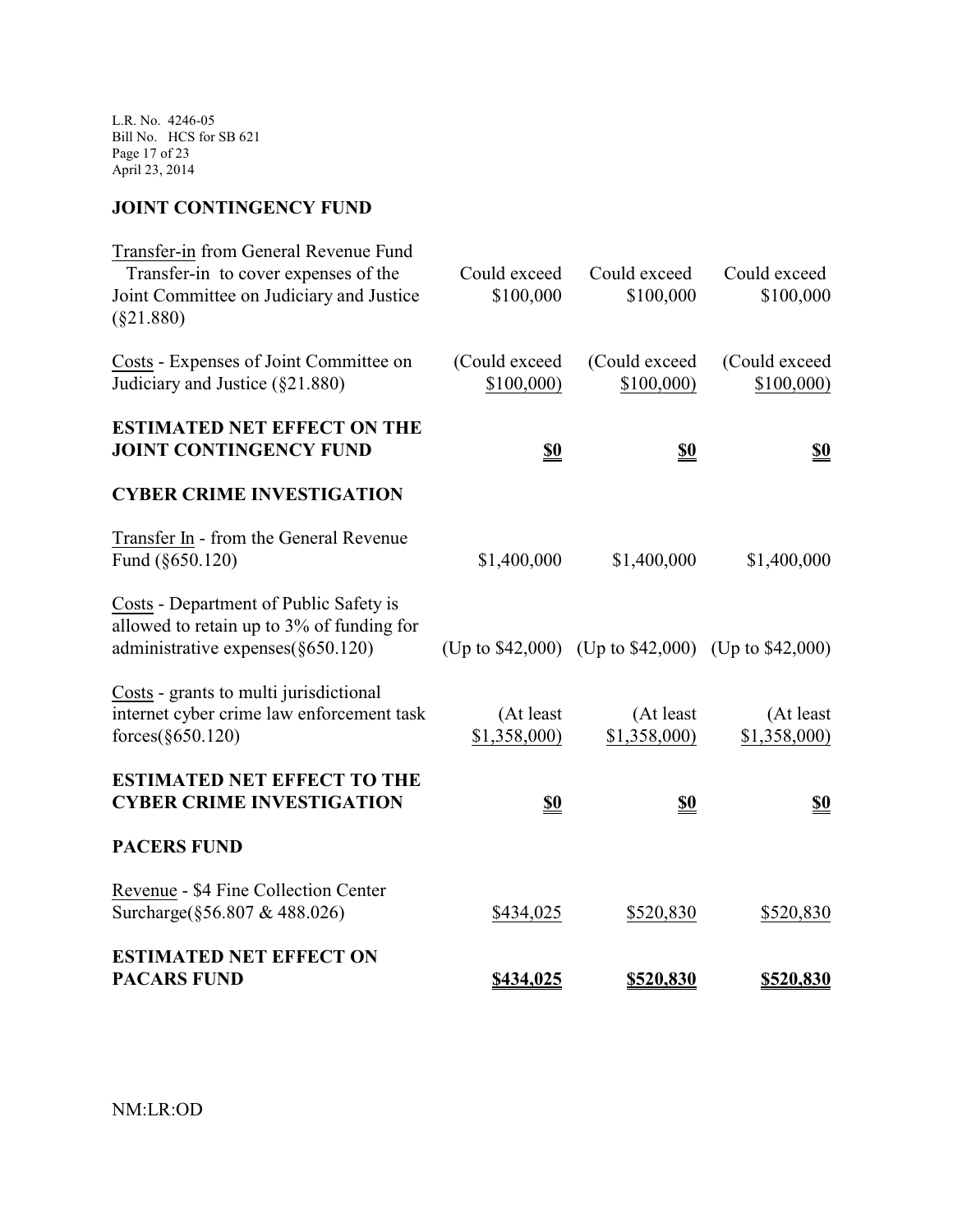L.R. No. 4246-05 Bill No. HCS for SB 621 Page 18 of 23 April 23, 2014

| <b>ESTIMATED NET EFFECT ON</b><br><b>LOCAL POLITICAL SUBDIVISIONS</b>                                                                                                                | Less than<br><u>\$3,319,580</u> | Less than<br><u>\$3,685,616</u> | Less than<br><u>\$3,685,616</u> |
|--------------------------------------------------------------------------------------------------------------------------------------------------------------------------------------|---------------------------------|---------------------------------|---------------------------------|
| Revenue - Local Political Subdivisions -<br>from court surcharges $(\S 488.2206)$                                                                                                    | Could exceed<br>\$89,400        | Could exceed<br>\$89,400        | Could exceed<br>\$89,400        |
| <b>Costs - Counties - Increased PACARS</b><br>contribution $(\S$ §56.807 & 488.026)                                                                                                  | (\$147,770)                     | (\$177,324)                     | (\$177,324)                     |
| Revenue - Circuit Courts - Surcharge<br>assessed and collected in cases where<br>garnishment is granted $(\S$ §408.040,<br>488.305, 525.040, 525.070, 525.080,<br>525.230 & 525.310) | $Up$ to<br>\$1,977,950          | $Up$ to<br>\$2,373,540          | $Up$ to<br>\$2,373,540          |
| Income - grants from the Missouri<br>Department of Public Safety for the<br>Internet Cyber Crime Grant program<br>$(\$650.120)$                                                      | $Up$ to<br>\$1,400,000          | $Up$ to<br>\$1,400,000          | $Up$ to<br>\$1,400,000          |
| <b>LOCAL POLITICAL SUBDIVISIONS</b>                                                                                                                                                  |                                 |                                 |                                 |
| FISCAL IMPACT - Local Government                                                                                                                                                     | FY 2015<br>$(10 \text{ Mo.})$   | FY 2016                         | FY 2017                         |

# FISCAL IMPACT - Small Business

No direct fiscal impact to small businesses would be expected as a result of this proposal.

### FISCAL DESCRIPTION

### §21.880

The proposal creates a permanent Joint Committee on Judiciary and Justice.

### §§56.807 & 488.026

Currently, each county treasurer must transfer a specified sum of money each month to the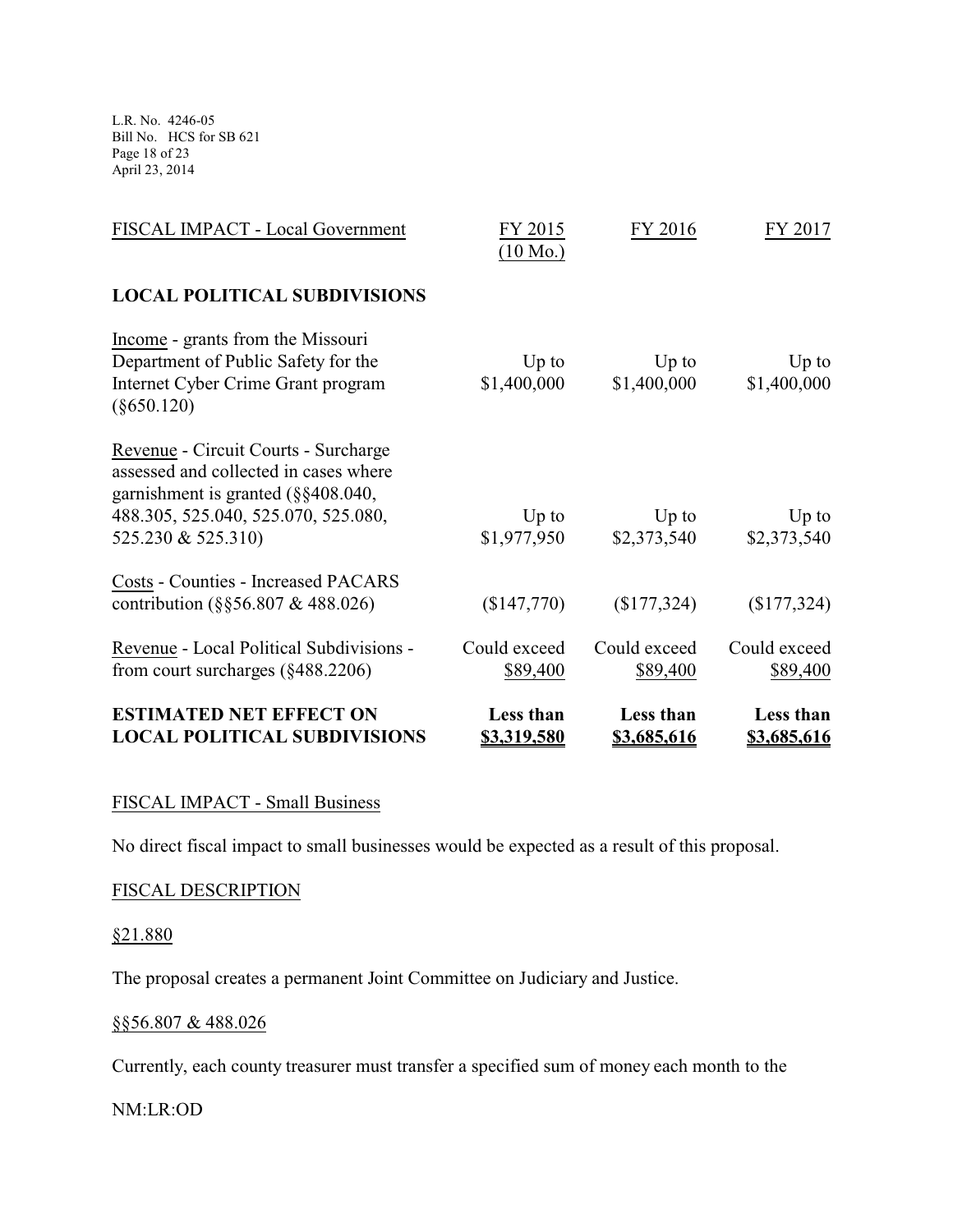L.R. No. 4246-05 Bill No. HCS for SB 621 Page 19 of 23 April 23, 2014

Prosecuting Attorneys and Circuit Attorneys' Retirement System Fund for use by the fund. FISCAL DESCRIPTION (continued)

Beginning August 28, 2015, the proposal requires that the county contribution be adjusted in accordance with the following schedule based on the retirement system's annual actuarial valuation report:

(1) If the system's funding ratio is 120% or more, no monthly sum must be transmitted;

(2) If the system's funding ratio is more than 110% but less than 120%, the monthly sum transmitted must be reduced 50%;

(3) If the system's funding ratio is at least 90% and up to 110%, the monthly sum transmitted must remain the same;

(4) If the system's funding ratio is at least 80% and less than 90%, the monthly sum transmitted must be increased 50%; and

(5) If the system's funding ratio is less than 80%, the monthly sum transmitted must be increased 100%.

Currently, a surcharge of \$4 is assessed and collected in all criminal cases filed in court, including any violation of a county ordinance or any violation of the state's criminal or traffic laws, including infractions. The proposal adds any person who has pled guilty and paid a fine through a fine collection center to the list of those who are to be assessed the surcharge. In addition, the proposal allows prosecuting attorneys, in all counties that elect to make the position of prosecuting attorney a full-time position, to participate in the retirement system for prosecuting and circuit attorneys. The prosecutor is eligible for the same benefits as a full-time prosecutor in a county of the first classification.

# §§408.040, 488.305, 525.040, 525.070, 525.080, 525.230, & 525.310

This bill specifies that judgments must accrue interest on the judgment balance, which is the total amount of the judgment awarded on the day judgment is entered including, but not limited to, principal, prejudgment interest, and all costs and fees. Post-judgment payments or credits must be applied first to post-judgment costs, then to post-judgment interest, and then to the judgment balance. In a case where a garnishment is granted, the clerk of the circuit court may charge and collect a surcharge of up to \$10 for the clerk's duties. The moneys collected from this surcharge must be placed in a fund to be used at the discretion of the clerk to maintain and improve case processing and record preservation.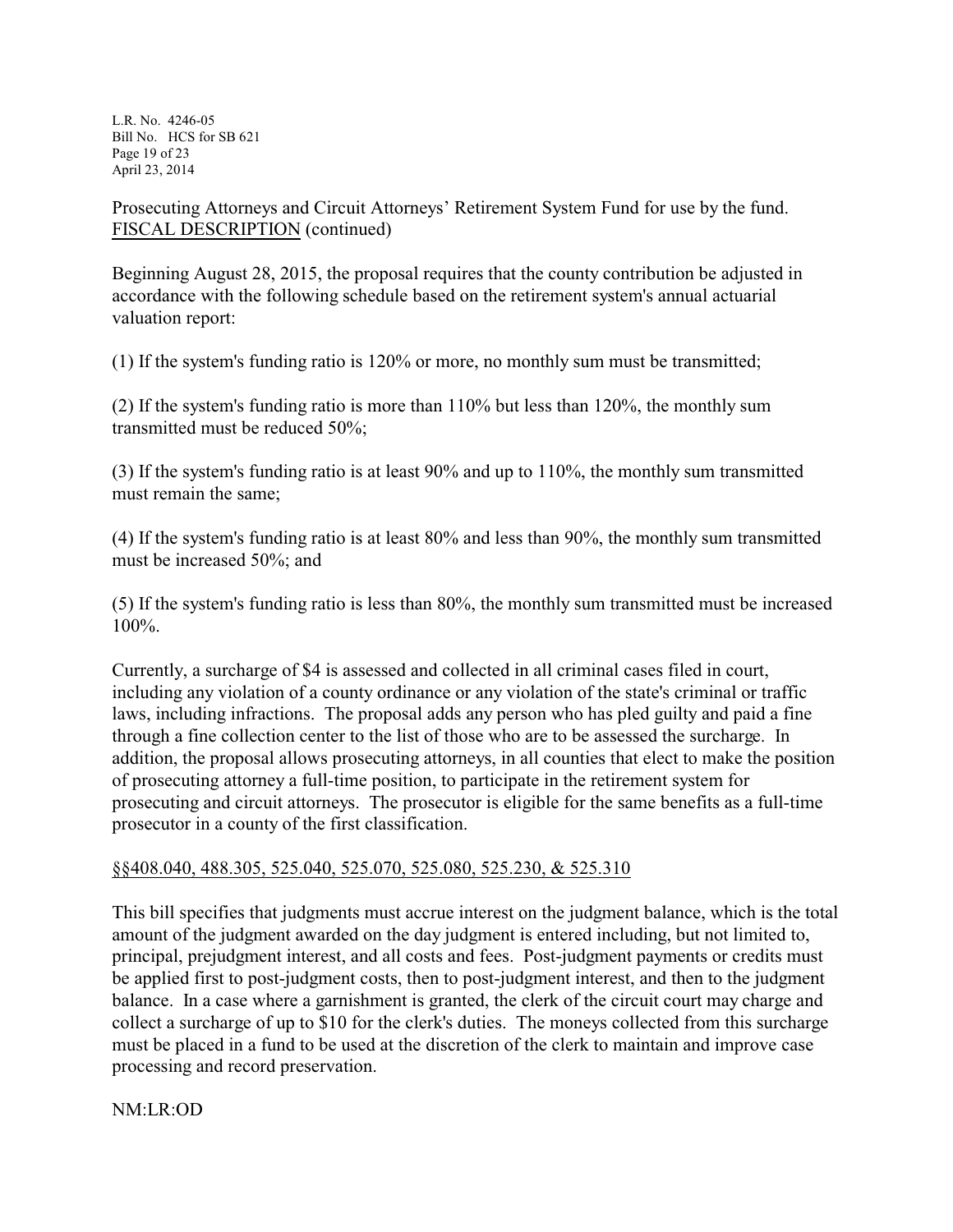L.R. No. 4246-05 Bill No. HCS for SB 621 Page 20 of 23 April 23, 2014

### FISCAL DESCRIPTION (continued)

Writs of garnishment which would otherwise have equal priority must have priority according to the date of service on the garnishee. If the employee's wages have been attached by more than one writ of garnishment, the employer must inform the inferior garnisher of the existence and case number of all senior garnishments. The garnishee may deduct a one-time sum of up to \$20, or the fee previously agreed upon between the garnishee and judgment debtor where the garnishee is a financial institution, for his or her trouble and expenses in answering the interrogatories and withholding the funds, to be withheld from any funds garnished, in addition to the moneys withheld to satisfy the court-ordered judgment. This fee must not be a credit against the court-ordered judgment and must be collected first. The garnishee may file a motion with the court for additional costs, including attorney fees, reasonably incurred in answering the interrogatories, and the court may make an award as it deems reasonable. The motion must be filed on or before the date the garnishee makes payment or delivers property subject to garnishment to the court.

The bill repeals the current provisions regarding a judgment against an officer, appointee, or employee of this state or any municipal corporation or other political subdivision of the state and specifies that the provisions constitute a waiver of sovereign immunity with respect to garnishment of the pay of state, municipal, or other political subdivision employees. The state, municipal, or other political subdivision employer served with a garnishment must have the same duties and obligations as those imposed upon a private employer when served with garnishment. Pay of any officer, appointee, or employee of the state or any municipal corporation or other political subdivision of the state must be subject to garnishment to the same extent as in any other garnishment, and all garnishments against the employee must proceed in the same manner as any other garnishment except service of legal process to a department, municipal corporation, or other political subdivision of the state may be accomplished by certified mail, return receipt requested, or by personal service upon the appropriate agent designated for receipt of the service of process or the head of the department, municipal corporation, or other political subdivision of the state if no agent has been designated.

#### §§632.480, 632.483 & 632.484

This bills specifies that a conviction in this state or any other jurisdiction for a sexually violent offense can be considered when determining if a person is a sexually violent predator for purposes of confinement and treatment.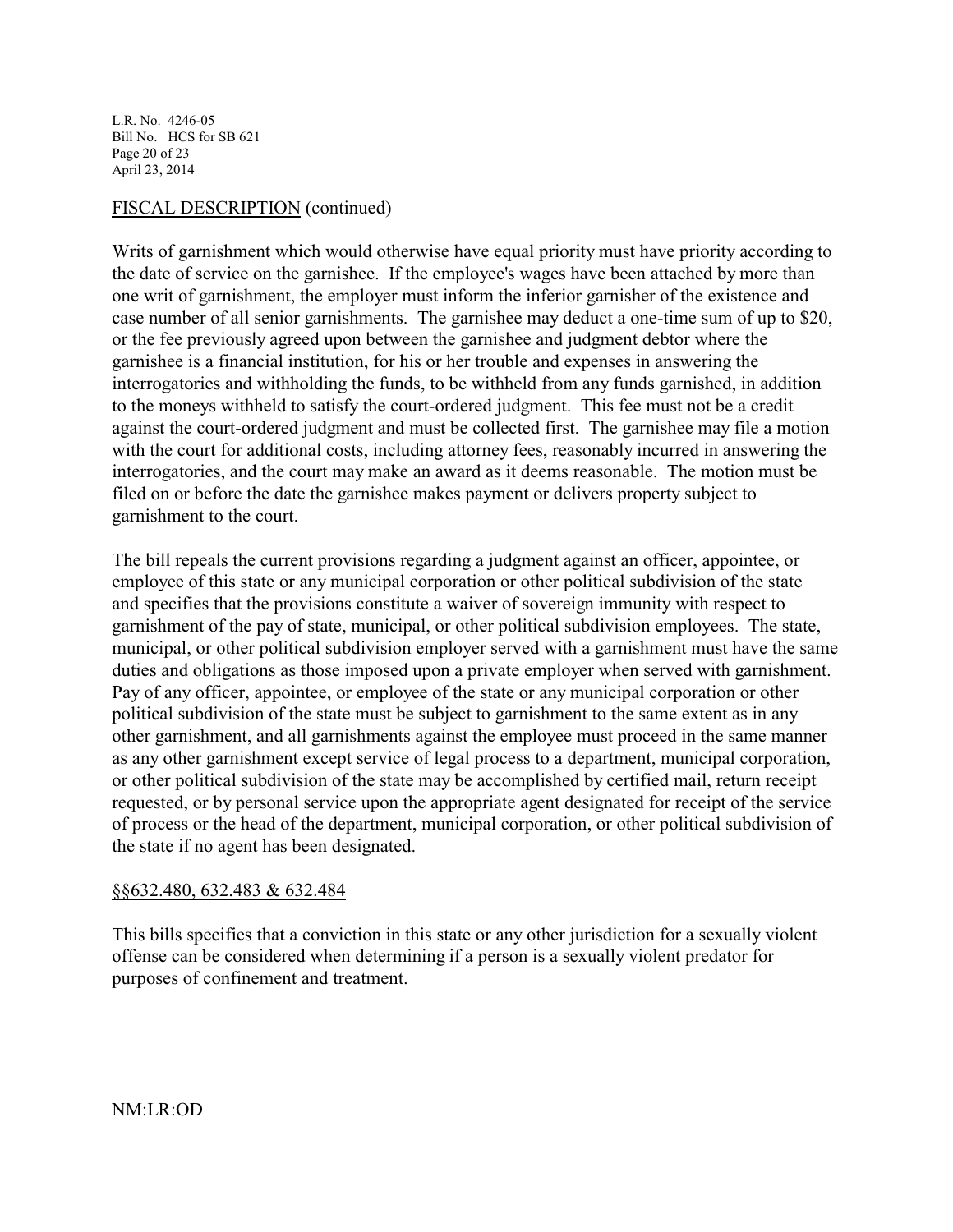L.R. No. 4246-05 Bill No. HCS for SB 621 Page 21 of 23 April 23, 2014

#### FISCAL DESCRIPTION (continued)

#### §650.120

This bill specifies that when a special prosecutor is appointed in any case, he or she may not be otherwise employed by a party other than the State of Missouri in any criminal case or proceeding in that circuit for the duration of that appointment and must be considered an appointed prosecutor for purposes of Section 56.360, RSMo. The presiding judge is authorized to assign a judge to hear the trial of a felony case when he or she has previously conducted the preliminary hearing in that case if the defendant has signed a written waiver permitting the same judge to hear both the preliminary hearing and the trial. The bill authorizes the 13th Judicial Circuit to appoint or retain a commissioner pursuant to Section 478.003. The bill adds the executive director of the Missouri office of prosecution services, or his or her designee, to those individuals on the panel in the Department of Public Safety that awards grants to law enforcement agencies that are investigating internet sex crimes against children. The bill adds assistant prosecuting and circuit attorneys to the list of individuals who are eligible to have their salaries paid through the grant. In any case in which the defendant is acquitted or in which a person must be committed or recognized to answer for a felony and no indictment is issued against the person, the costs must be paid by the state. The bill repeals the provision that requires the prosecutor or the person on whose oath the prosecution was commenced to be liable for all the court costs in any case where a person must be committed or recognized to answer for a felony and no indictment is issued against the person and prohibits the state or county from paying the costs in that type of case.

The provisions regarding Internet cyber crime law enforcement task forces and the Cyber Crime Investigation Fund expired on June 5, 2012. This bill extends these provisions to August 28, 2024 and removes appropriations for the fund.

This legislation is not federally mandated, would not duplicate any other program and would not require additional capital improvements or rental space.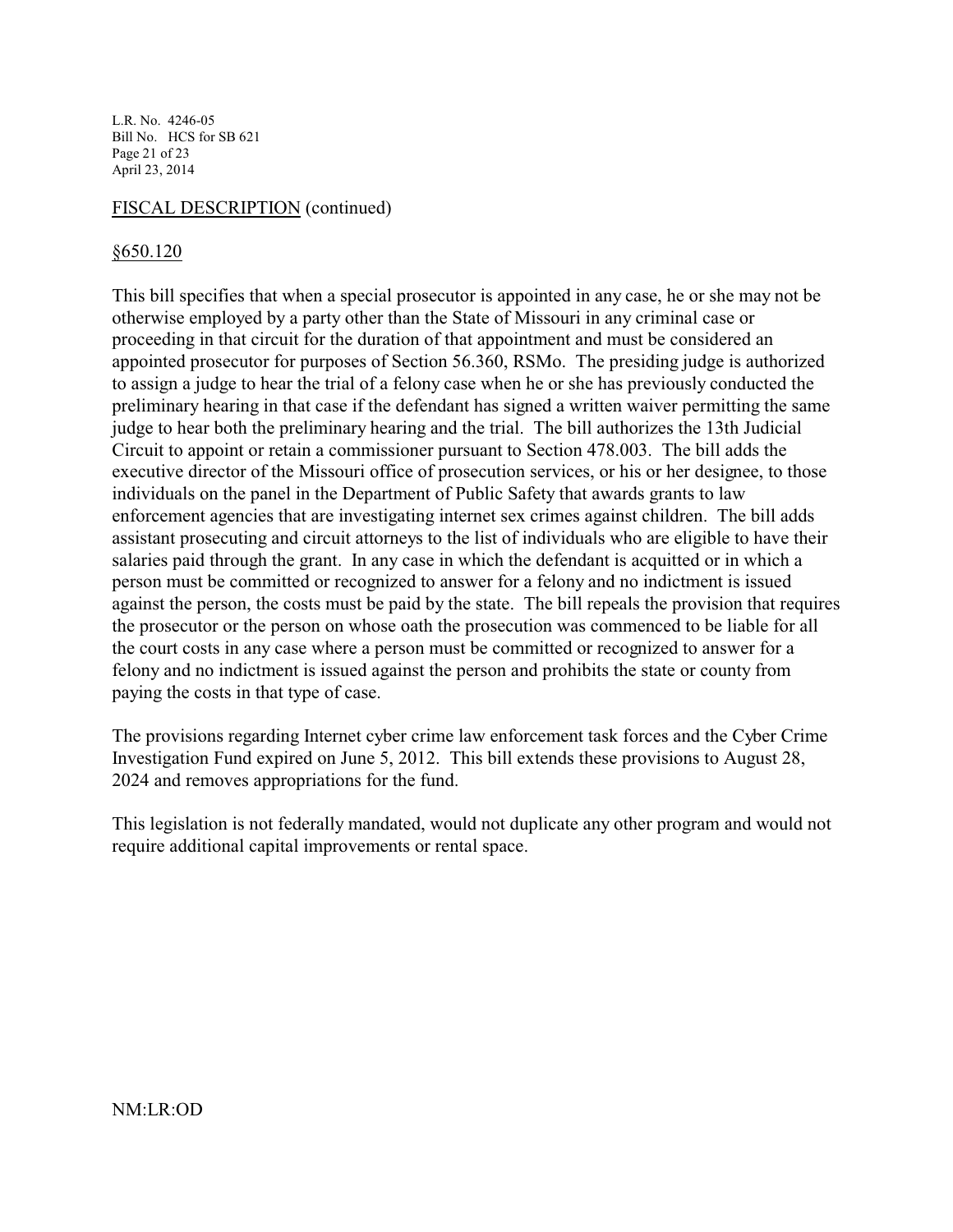L.R. No. 4246-05 Bill No. HCS for SB 621 Page 22 of 23 April 23, 2014

# SOURCES OF INFORMATION

Office of the State Courts Administrator Office of the Attorney General Joint Committee on Legislative Research Department of Economic Development Department of Revenue Department of Natural Resources Department of Social Services Office of the Governor Office of Prosecution Services Department of Corrections Department of Public Safety's Missouri Highway Patrol Office of the State Public Defender Office of Administration University of Missouri System City of Columbia Missouri Department of Transportation Department of Conservation Department of Insurance, Financial Institutions and Professional Registration Mississippi County Recorder of Deeds Cape Girardeau Recorder of Deeds City of Jefferson City of Kansas City